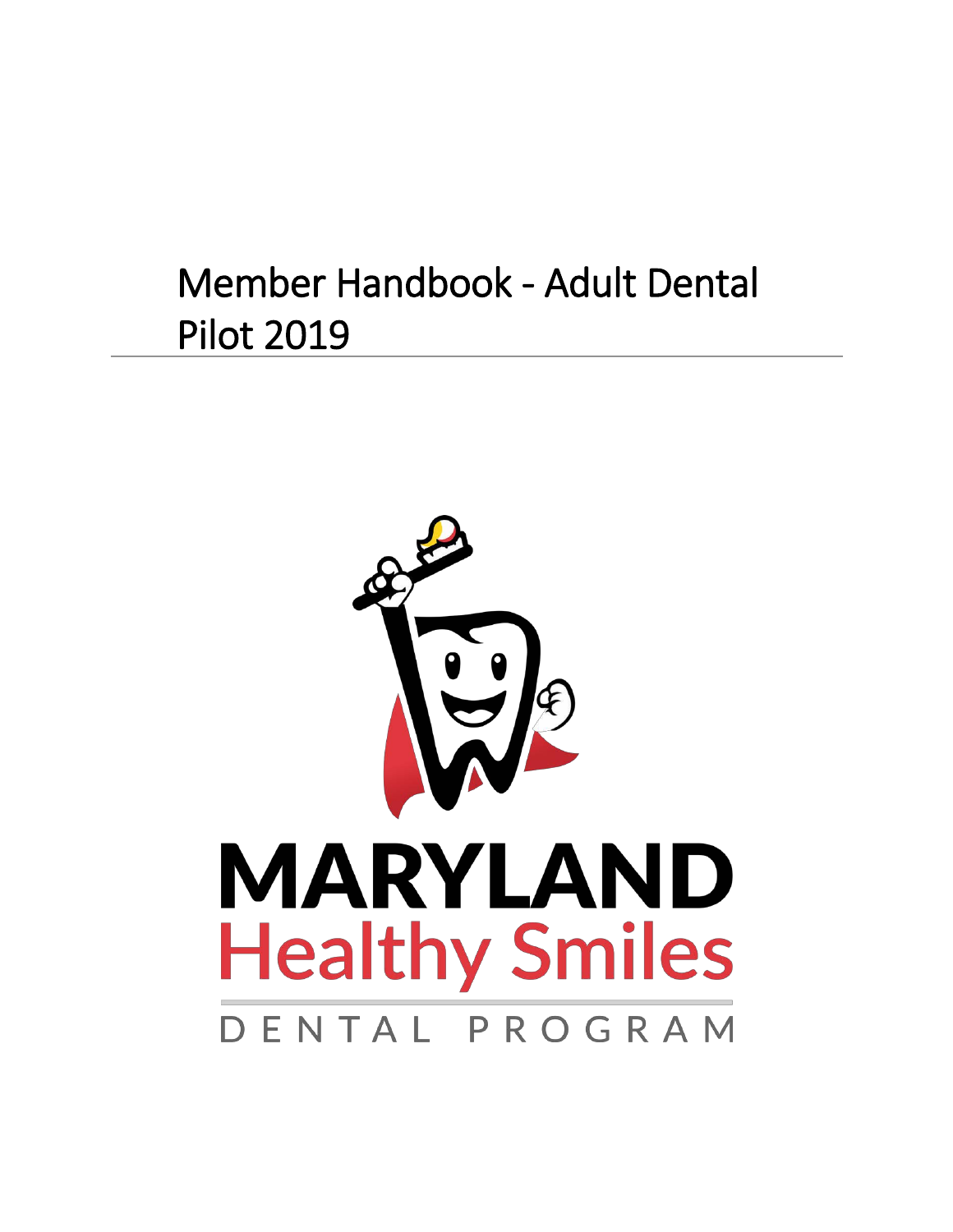## <span id="page-1-0"></span>**Important Information**

**Customer Service ..................................... 1-855-934-9812 TTY (for hearing impaired)....................... 1-855-934-9816 Find a dentist on the web ........................ [www.member.MDhealthysmiles.com](http://www.member.mdhealthysmiles.com/)**

**Find a ride to a dental appointment......... 1-855-934-9812**

**In an emergency...................................... Call your dentist's office or 911**

## <span id="page-1-1"></span>**Llámenos si no habla ni lee Inglés**

Call us if you do not speak or read English: **1-855-934-9812**.

Llámenos si usted no habla o lee Inglés: **1-855-934-9812**.

#### **Interpreter services**

When you call Customer Service, we will get an interpreter on the phone to help if English is not your first language. When you call, you can ask to get member materials read to you in another language.

If you are deaf or have trouble hearing, call our TTY (for hearing impaired) line: 1-855-934-9816. For free language services and more information about your rights, see the government notices on **page 19**.

#### **Transportation services**

If you need a ride to a dental appointment, transportation may be available to you. For help, call Customer Service at 1-855-934-9812. It is important that you get to all of your appointments. If you know you can't make it to an appointment, call your dentist's office or Customer Service right away.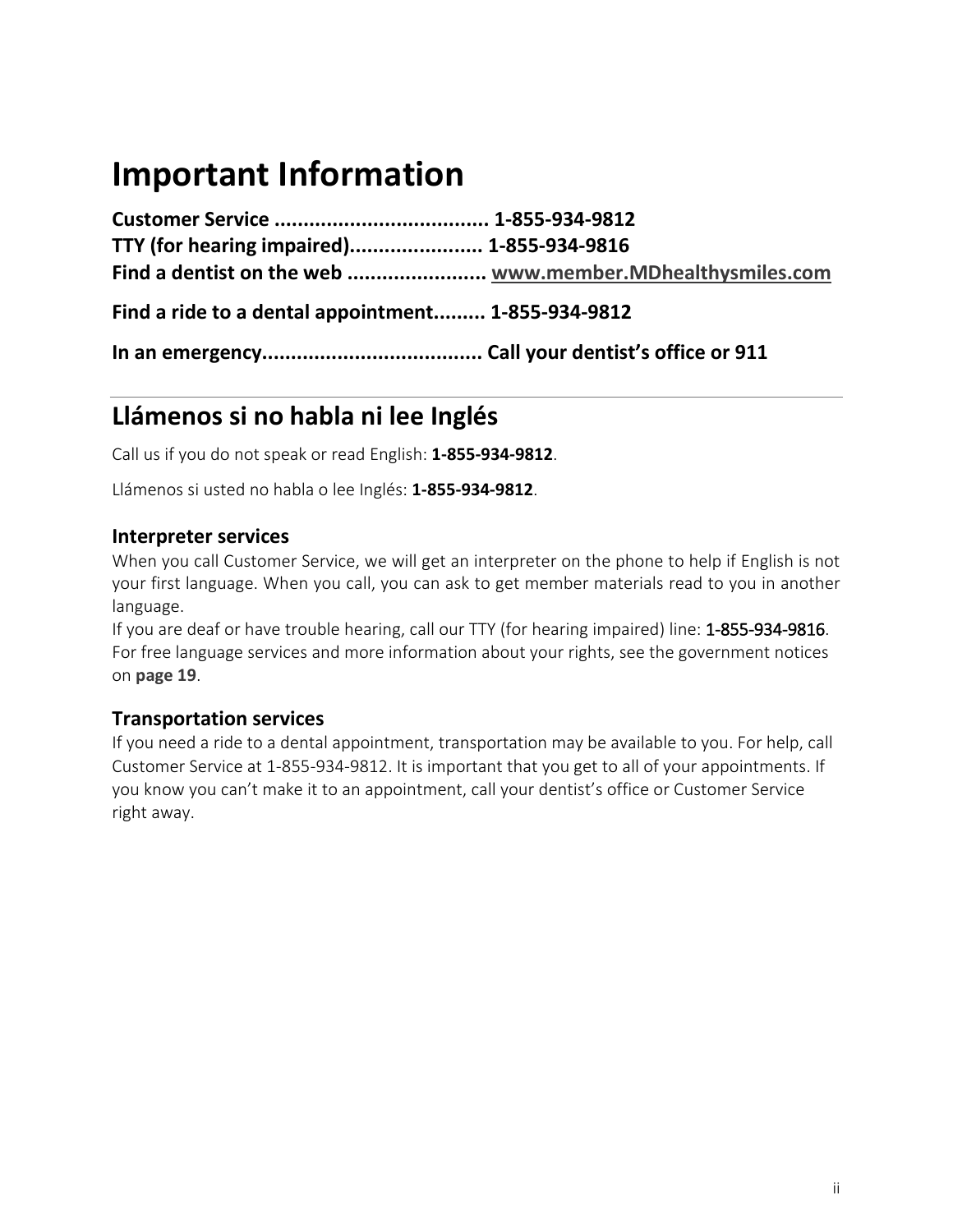## **Table of Contents**

| Welcome to the Maryland Healthy Smiles Adult Dental Pilot Program! 5 |
|----------------------------------------------------------------------|
|                                                                      |
|                                                                      |
|                                                                      |
|                                                                      |
|                                                                      |
|                                                                      |
|                                                                      |
|                                                                      |
|                                                                      |
|                                                                      |
|                                                                      |
|                                                                      |
|                                                                      |
|                                                                      |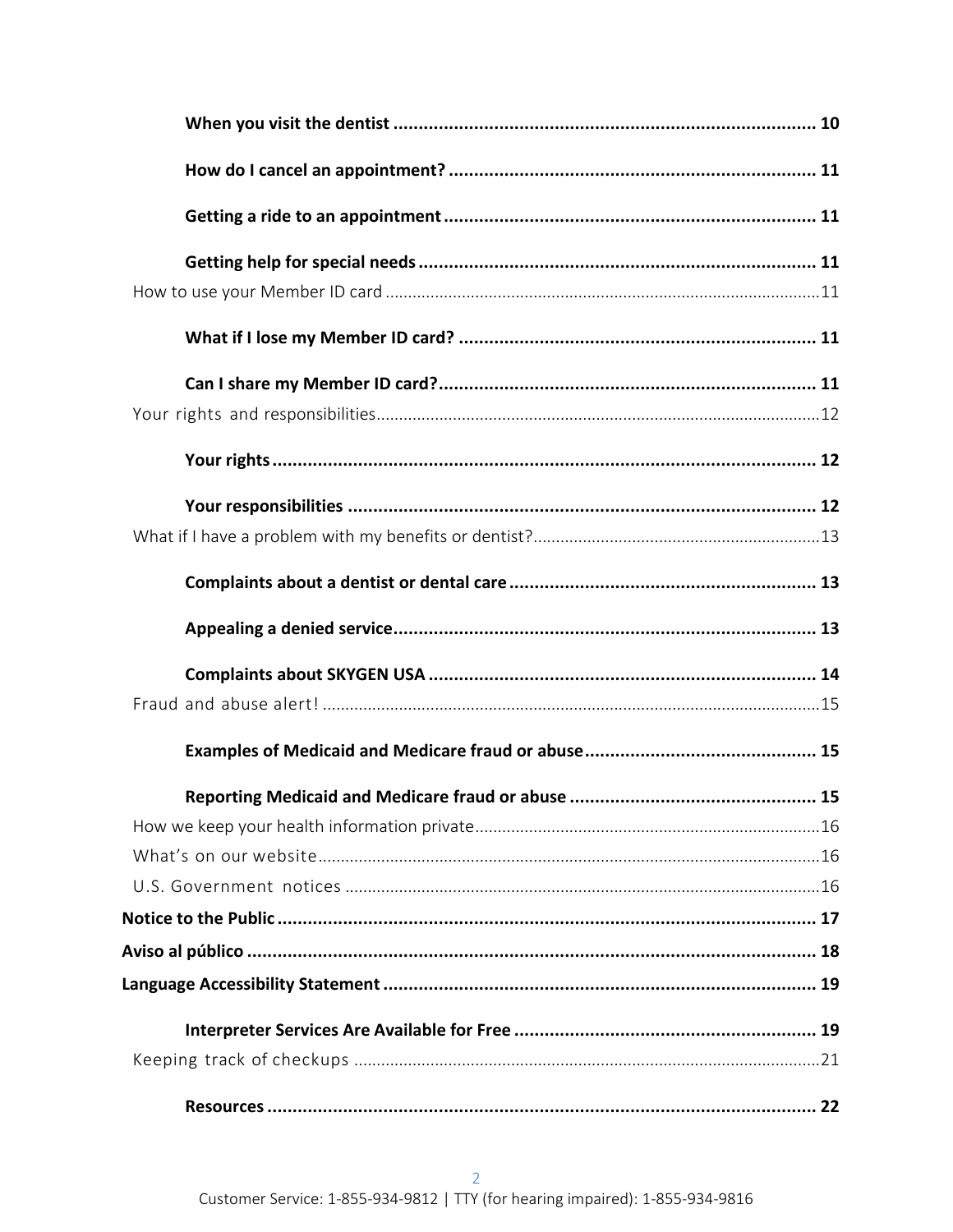| Appendix A - Maryland Medicaid Adult Dental Pilot Fee Schedule  23 |  |
|--------------------------------------------------------------------|--|
| Appendix B - Maryland Adult Dental Global Treatment Plan 25        |  |
|                                                                    |  |
|                                                                    |  |
|                                                                    |  |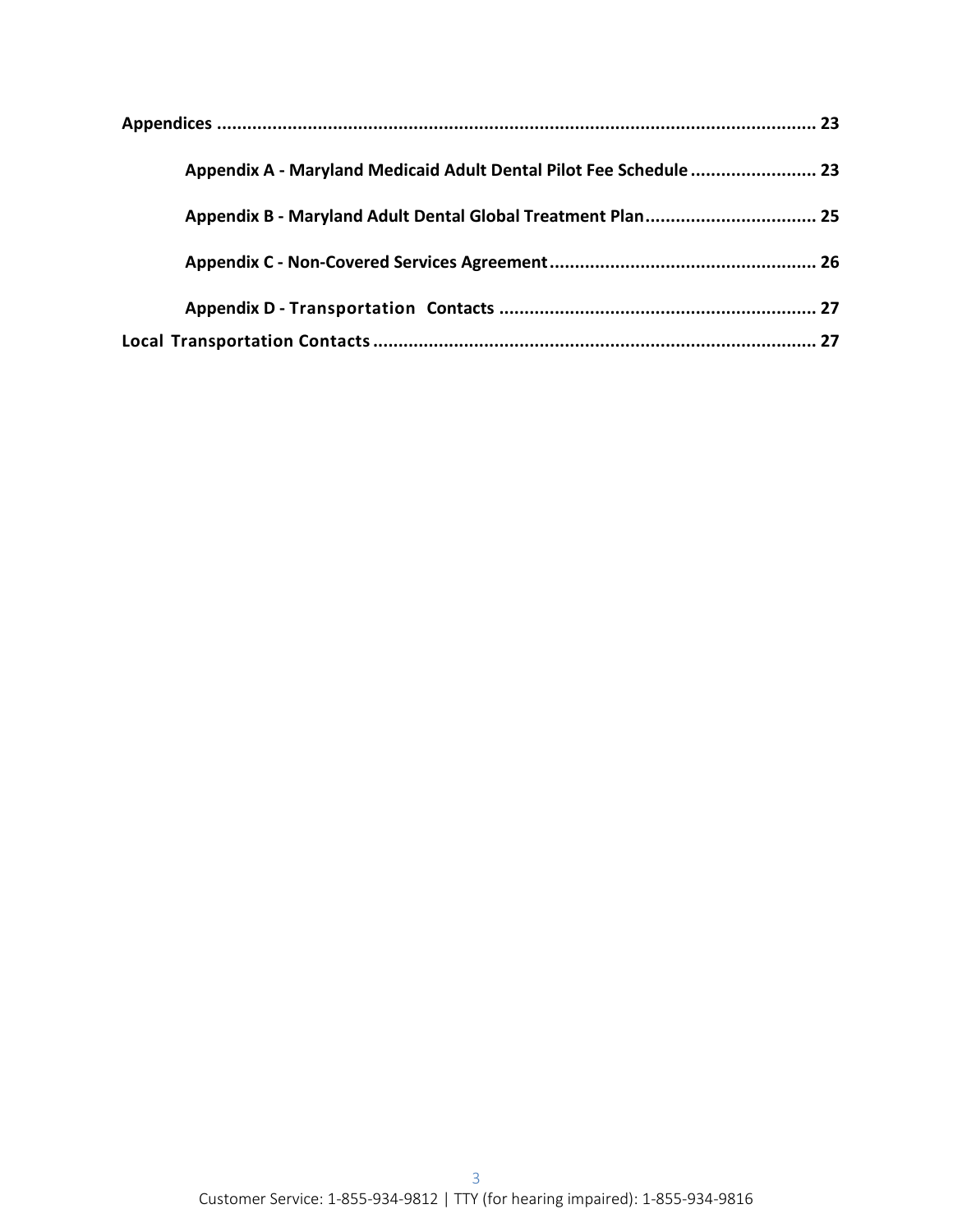## <span id="page-5-0"></span>**What to do in a dental emergency**

## **Customer Service ...................................1-855-934-9812** Business days, Monday through Friday 7:30 AM – 6:00 PM **TTY (for hearing impaired) .....................1-855-934-9816 Website ................................................[.www.member.MDhealthysmiles.com](http://www.member.mdhealthysmiles.com/) Mailing address .....................................SKYGEN USA**

Maryland Healthy Smiles Adult Dental Pilot Program PO Box 393 Milwaukee WI 53201

## <span id="page-5-1"></span>**If an emergency is life threatening**

If someone's life is at risk, call 911 or go to the emergency room immediately!

## <span id="page-5-2"></span>**If you need emergency care**

An emergency is a serious problem that needs immediate attention, such as very bad pain, a lot of bleeding, a bad infection, or serious harm to teeth, gums, or jaw. If you have a serious injury, call 911, or call your Dental Home right away. The phone number is on your Member ID card.

## <span id="page-5-3"></span>**If you need urgent care**

Urgent care is when you have a serious dental problem, such as pain, bleeding, or infection that is getting worse every day, but is not life threatening.

If you have an urgent dental problem that is getting worse, but it is not an emergency, call your Dental Home. If you need help getting an urgent care appointment, call Customer Service at 1- 855-934-9812. Our office hours are business days, Monday through Friday, 7:30 AM - 6:00 PM.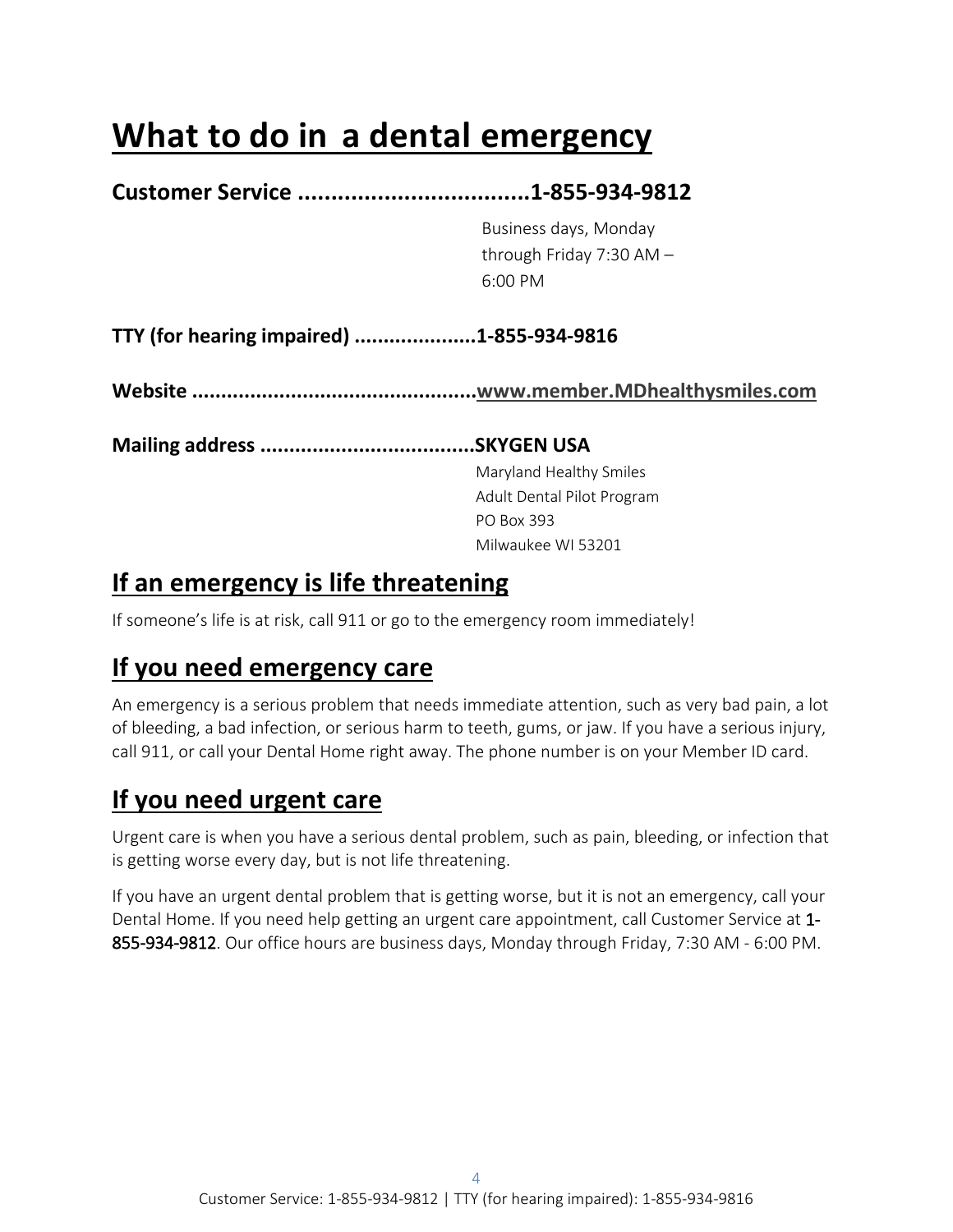# <span id="page-6-0"></span>Welcome to the Maryland Healthy Smiles Adult Dental Pilot Program!<br>The Maryland Department of Health (MDH) is pleased to announce that you are eligible to

receive limited dental services through Maryland Medicaid. The Pilot provides dental services to adults ages 21 through 64 who are eligible for both Medicaid and Medicare and who are not enrolled in a Managed Care Organization (MCO). The Pilot will cover certain dental services up to \$800 in 2019.

## <span id="page-6-1"></span>**What services are covered under the Pilot?**

Some of the covered dental services for adults eligible for the Pilot include:

- Regular checkups with your dentist;
- Teeth cleanings;
- X-rays to check for problems;
- Fillings to treat cavities;
- Extractions to pull unhealthy teeth;
- Anesthesia to stop pain during treatment

To find out if a service is covered under the Pilot, call your Dental Home, or call Customer Service at 1-855-934-9812.

## <span id="page-6-2"></span>**What is a Global Treatment Plan?**

At each visit, the provider and member must sign a global treatment plan before any services are started.

By signing the global treatment plan you are stating you understand that:

- You have an annual maximum benefit allowance of \$800 for covered dental services;
- Your maximum benefit allowance for dental services will start over at the beginning of the next calendar year, if you are still eligible for this benefit plan;
- You will be responsible for signing a Non-Covered Service Agreement that will detail your out-of-pocket expenses, if you choose to receive dental services after you have reached your maximum benefit allowance; and
- Your dentist may only ask you to pay up to the Medicaid rate of reimbursement for the services covered under the Pilot (see Appendix A for more details).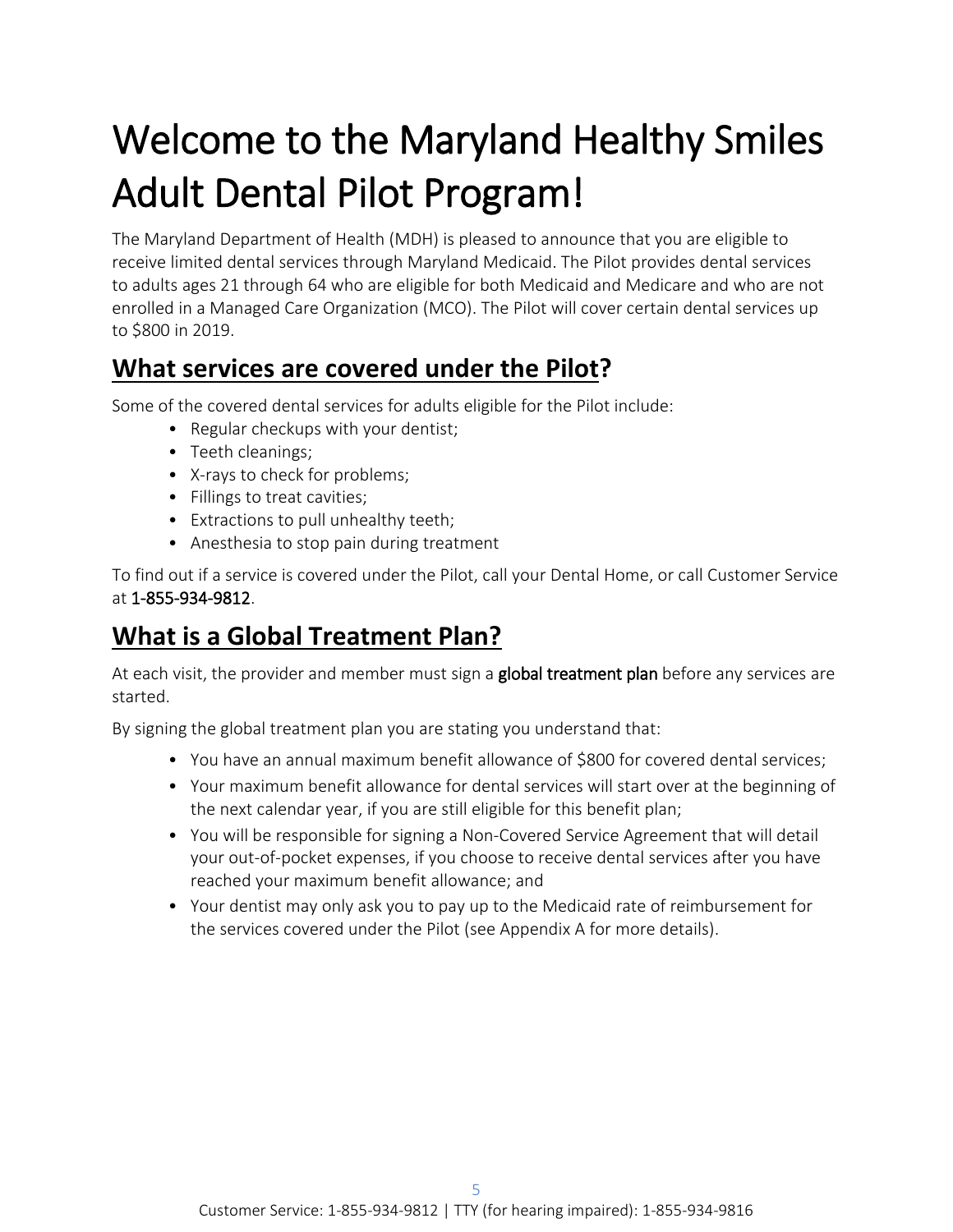## <span id="page-7-0"></span>**What if I need services that are not covered?**

Members who are eligible for the Pilot are eligible for services listed in the benefit package (see Appendix A). For services not covered under the Pilot, you will have to sign a Non-Covered Service Agreement form if you agree to pay for the services out-of-pocket. By signing this form, you are agreeing to pay a specific price for a specific service that is not covered by Maryland Medicaid.

The Non-Covered Service Agreement must be written in your native language and should be easily understood. It must include the specific dental codes and costs for any services that you will have to pay. Your dentist is not allowed to charge you for services provided, if you do not sign this agreement before the service is completed.

### <span id="page-7-1"></span>**Do I have to pay for dental services?**

If you see a dentist who is actively enrolled in the Maryland Healthy Smiles Dental Program (MHSDP) network, you do not have to pay for dental services that are covered by the Pilot.

#### You will only be responsible for paying for services if:

- You exceed the \$800 annual benefit allowance and want additional services;
- You want to receive services that are not listed on the Maryland Medicaid Adult Dental Pilot Fee Schedule; or
- If you see a dentist who is not part of the MHSDP network.

### <span id="page-7-2"></span>**How can SKYGEN USA help?**

SKYGEN USA manages the Maryland Healthy Smiles Adult Dental Pilot Program, and we're here to help! To reach our Customer Service, call 1-855-934-9812. (TTY for hearing impaired: 1-855- 934- 9816). We can help you:

- Find a dentist close to your home or work
- Make appointments at the dentist office
- Find transportation to the dentist office
- Understand your dental benefits
- Replace a lost Member ID card
- Learn how to use our website
- Get help with special needs or ask for materials in another language
- File a complaint if you are not happy with a dentist or dental services
- File an appeal if you disagree with our decision to deny a covered dental service

### <span id="page-7-3"></span>**What happens if I become pregnant?**

The Maryland Healthy Smiles Dental Program covers a robust benefit package for pregnant women. If you become pregnant, or are planning to become pregnant, please contact Customer Service at 1-855-934-9812 for more information about these services.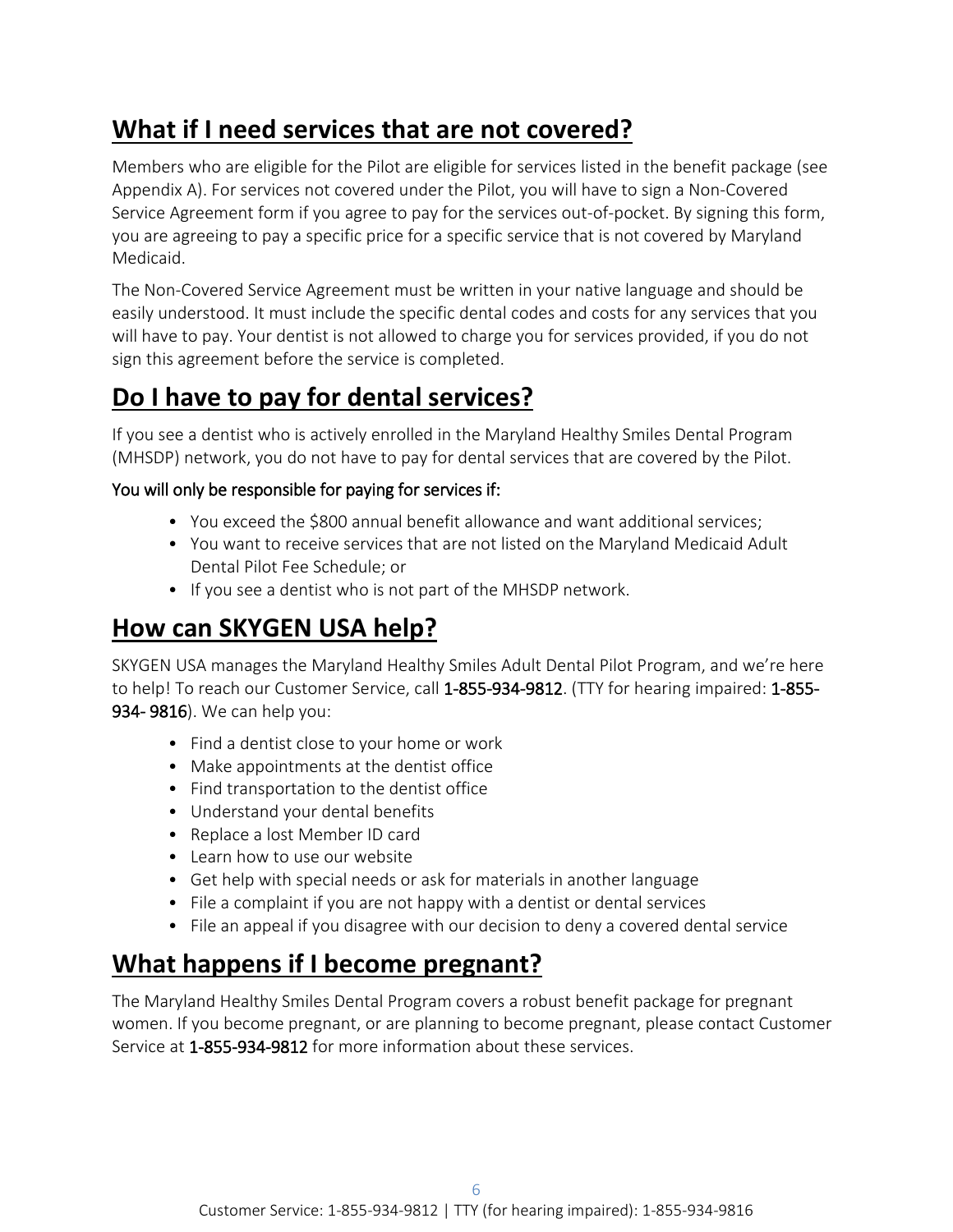## <span id="page-8-0"></span>**Finding a dentist**

To find a dentist who sees patients in the Maryland Healthy Smiles Adult Dental Pilot Program:

- Call your assigned dentist. The phone number is printed on your Member ID card.
- Call Customer Service: 1-855-934-9812.
- Call TTY (for hearing impaired): **1-855-934-9816**.

When you call Customer Service to find a dentist, we can give you the names, addresses, and telephone numbers of dentists who are close to your home. We can also get a dentist's office on the phone with you and make an appointment right away.

If English is not your first language, we can get an interpreter on the phone to help. For free language services and more information about your rights, see the government notices on **page 17**.

## <span id="page-8-1"></span>**What is a Dental Home?**

When you become eligible for the Maryland Healthy Smiles Adult Dental Pilot Program, you can choose a Dental Home. You can go to your Dental Home to get regular checkups and most of your dental care. If you don't pick a Dental Home, we will pick one for you that is close to your home and offers the services you need. You can change your Dental Home at any time. To choose a different Dental Home, call Customer Service at 1-855-934-9812 or visit our website any time: [www.member.MDhealthysmiles.com, a](http://www.member.mdhealthysmiles.com/)nd follow these steps:

- Log in if you are a returning user with your user name and password. Then select the option to change your Dental Home.
- If you are a new user (never registered on the website), click "Register Now" and follow instructions.
	- o To register as a new user, you will need the following information: group number, subscriber ID, and a valid email address.
	- o Instructions on how to register as a new user are also located on our website.

To make an appointment to see a dentist, call your Dental Home. Your Dental Home phone number and address are printed on your Member ID card. The dental professionals at your Dental Home work together to help you get the care you need to stay healthy.

For example, your Dental Home can:

- Help you set up regular dental visits.
- Set up a treatment plan—just for you.
- Refer you to a specialist for needed care.
- Help you learn how to care for your teeth and your dental health.
- Give you tips and information about healthy foods.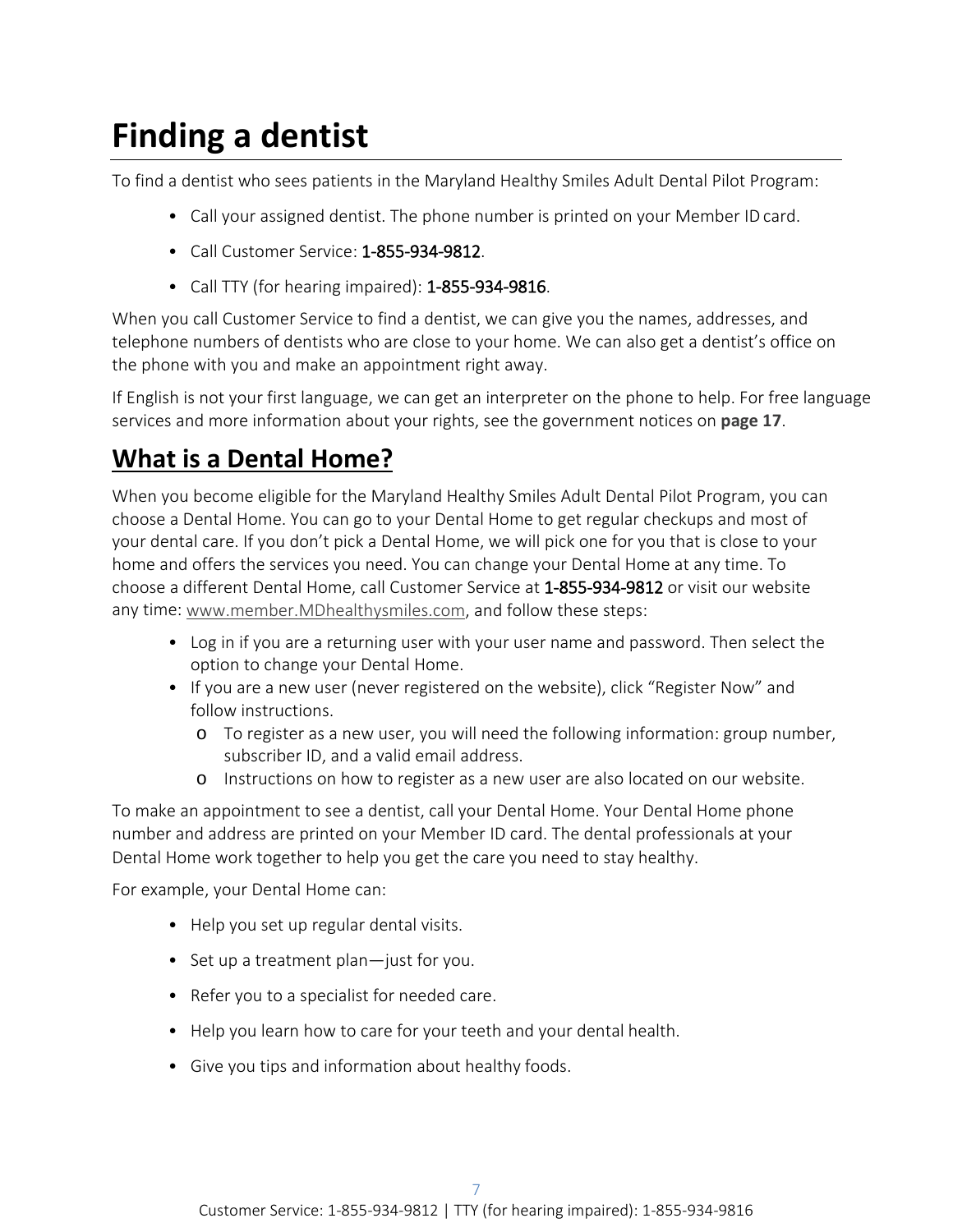## <span id="page-9-0"></span>**Why is a Dental Home important?**

By going to the same Dental Home regularly, your dentist will get to know you and your health needs. If you need specialty care, your dentist will refer you to a specialist.

When you visit the same Dental Home regularly, you will get to know your dentist and the people who work at the dental office. You'll know who to call for appointments, how to get answers to your dental questions, and who to call in an emergency.

#### **Get started!**

Getting to know your Dental Home is easy—just call the number on your Member ID card and make an appointment. Tell the dentist's office that you are a member of the Maryland Healthy Smiles Adult Dental Pilot Program.

For a healthy life, most people should have regular checkups every six months. Your dentist can help you set up regular dental visits. If you have questions, call Customer Service at 1-855-934-9812.

## <span id="page-9-1"></span>**How do I choose a different Dental Home?**

You can choose any Dental Home that is seeing new patients and is part of the Maryland Healthy Smiles Dental Program network. To choose a different Dental Home, call Customer Service at 1- 855-934-9812 or visit our website any time: [www.member.MDhealthysmiles.com, a](http://www.member.mdhealthysmiles.com/)nd follow these steps:

- Log in if you are a returning user with your user name and password. Then select option to change your Dental Home.
- If you are a new user (never registered on the website), click "Register Now" and follow instructions.
	- o To register as a new user, you will need the following information: group number, subscriber ID, and a valid email address.
	- o Instructions on how to register as a new user are also located on our website.

## <span id="page-9-2"></span>**Which Dental Home can I choose?**

If you do not wish to be seen by the Dental Home on your Member ID card, you can choose any Dental Home that:

- Is accepting new patients in the Maryland Healthy Smiles Dental Program.
- Offers the dental services you need.

#### **How soon can we see a new dentist?**

Make an appointment with your new Dental Home right away!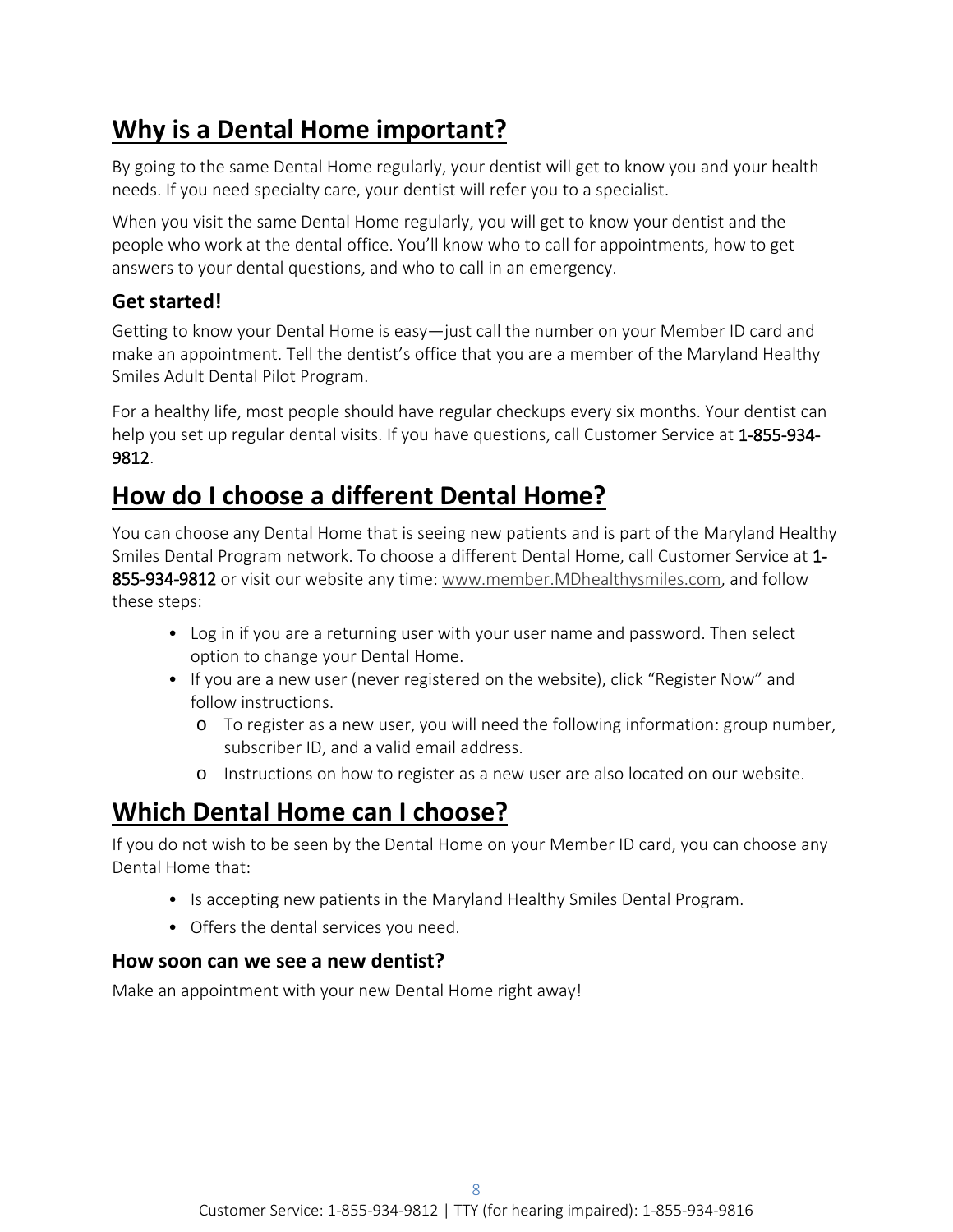#### **Why might I be moved to a different Dental Home?**

You may be moved from one Dental Home and assigned to a different one if:

- You don't visit the dentist for regular checkups.
- You miss too many appointments or arrive late for appointments.
- You don't follow the dentist's advice.
- You are loud or disruptive at the dental office.

\*Please note *- A dentist is required give you 30 days' notice if they will not see you anymore.*

#### **What if I see a dentist who is not my Dental Home?**

You can see any dentist who is a member of the Maryland Healthy Smiles Dental Program network, even if that dentist is not in your Dental Home. When you make an appointment, let the dentist know you are a member of the Maryland Healthy Smiles Adult Dental Pilot Program. When you arrive for your visit, show the dental office your Member ID card.

If you see a dentist who is a member of the Maryland Healthy Smiles Dental Program network, you don't have to pay for dental services that are covered by the program.

#### **What if the dentist is not part of the Maryland Healthy Smiles Dental Program network?**

If you see a dentist who is not part of the Maryland Healthy Smiles Dental Program network, *you may have to pay for all of the services*.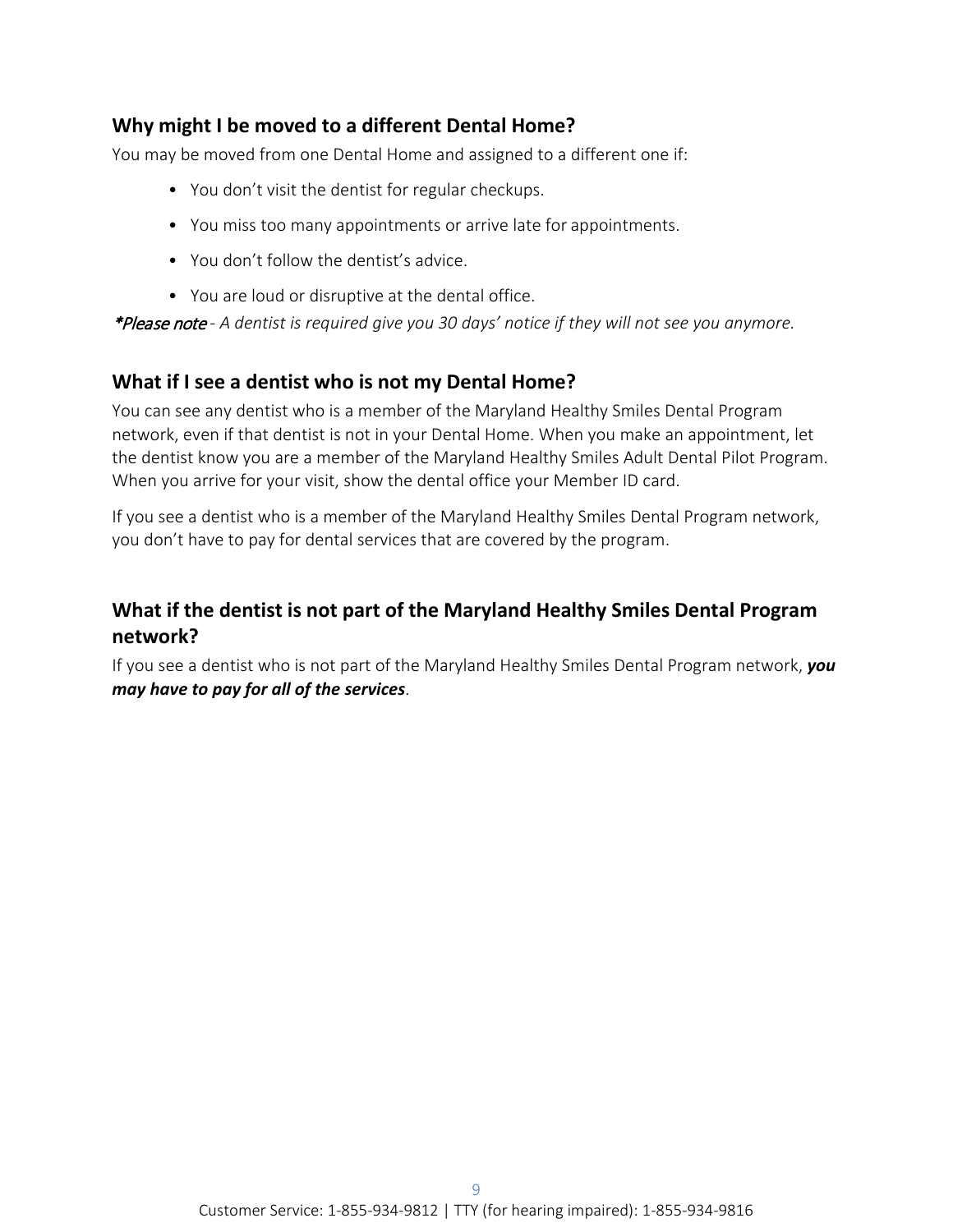## <span id="page-11-0"></span>**Making and keeping dental appointments**

### <span id="page-11-1"></span>**Making a dental appointment**

To make a dental appointment, you can:

- Call your Dental Home. The phone number is printed on your Member IDcard.
- Call Customer Service: 1-855-934-9812.
- Call TTY (for hearing impaired): 1-855-934-9816.

#### **Calling your Dental Home to make an appointment**

When you call your Dental Home to make an appointment, tell the receptionist you are a member of the Maryland Healthy Smiles Adult Dental Pilot Program. Pick a date and time for the appointment, and write it down on a calendar right away.

#### **Calling Customer Service to make an appointment**

When you call Customer Service to make a dental appointment, we can give you the names, addresses, and telephone numbers of dentists who are close to your home or work. We can also get a dentist's office on the phone with you and make an appointment right away.

If English is not your first language, we will get an interpreter on the phone to help you set up an appointment.

## <span id="page-11-2"></span>**Keeping a dental appointment**

Keeping your appointments for dental care is very important for you and for your dentist's office. To stay healthy, you should see a dentist every six months. Missed appointments are very expensive for your dentist's office. If you don't schedule regular appointments with your Dental Home, or if you miss too many appointments, your dentist may ask that you move to a different Dental Home. *When you make an appointment, write it down on a calendar right away.*

### <span id="page-11-3"></span>**When you visit the dentist**

Each time you visit the dentist:

- Be on time for your appointment
- Show the dentist your Maryland Healthy Smiles Dental Program Member ID card
- Tell the dentist if you have other insurance coverage
- Tell the dentist if you have been to another dentist recently
- Tell the dentist if you have had care in an emergency room within 24 hours
- Answer all questions about your health that will help your dentist take care of you
- Follow your dentist's advice for dental care
- Talk about recommended treatment
- Sign a Global Treatment Plan outlining services to be provided
- Follow your dentist's advice for dental care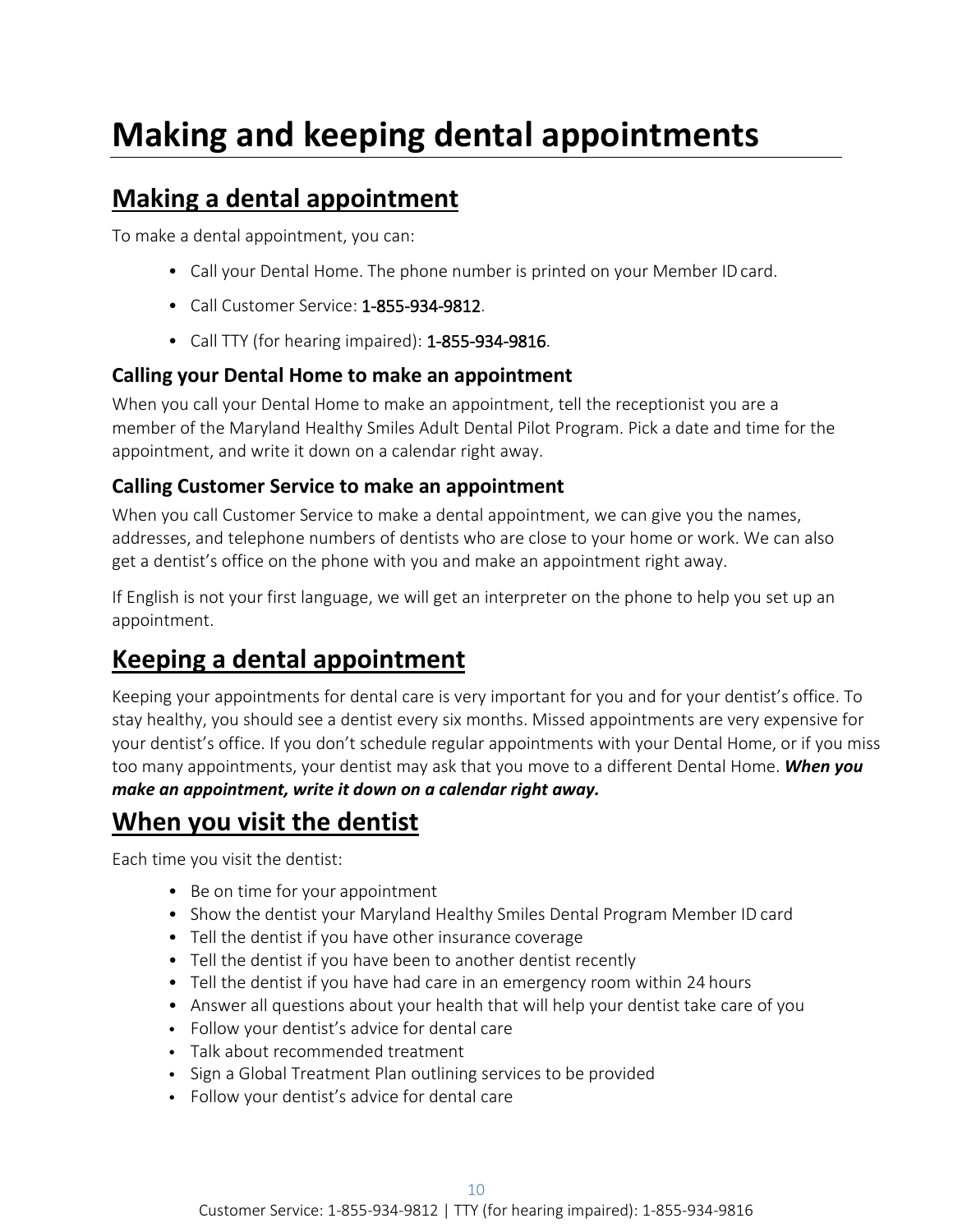## <span id="page-12-0"></span>**How do I cancel an appointment?**

If you can't keep an appointment, call the dentist's office right away. The Dental Home phone number is printed on your Member ID card.

If you miss too many appointments, your Dental Home or dental specialist will let us know. We will try to get in touch with you by telephone or by mail to remind you to set up another appointment.

### <span id="page-12-1"></span>**Getting a ride to an appointment**

If you need a ride to a dental appointment, transportation may be available to you. For help with transportation, you can:

- Call the Transportation Coordinator at your local health department. You can find a list of phone numbers in Appendix D of this handbook and also on our website: [www.member.MDhealthysmiles.com.](http://www.member.mdhealthysmiles.com/)
- Call Customer Service: 1-855-934-9812
- Call TTY (for hearing impaired): 1-855-934-9816

## <span id="page-12-2"></span>**Getting help for special needs**

If you have special needs, call Customer Service at 1-855-934-9812. We can help you find a dental office that offers the services you need.

## <span id="page-12-3"></span>**How to use your Member ID card**

Bring your Maryland Healthy Smiles Dental Program Member ID card with you when you visit the dentist. Your Member ID card has important information printed on it that your dentist needs. The card also has your Dental Home phone number printed on it.

## <span id="page-12-4"></span>**What if I lose my Member ID card?**

If your Member ID card is lost or stolen, you can log on to our website and order a new card: [www.member.MDhealthysmiles.com. O](http://www.member.mdhealthysmiles.com/)r you can call Customer Service at 1-855-934-9812. We will mail a new card to you.

## <span id="page-12-5"></span>**Can I share my Member ID card?**

**No!** Keep your card in a safe place, and never let anyone else use it. *Letting someone else use your Member ID card to get dental services is against the law.*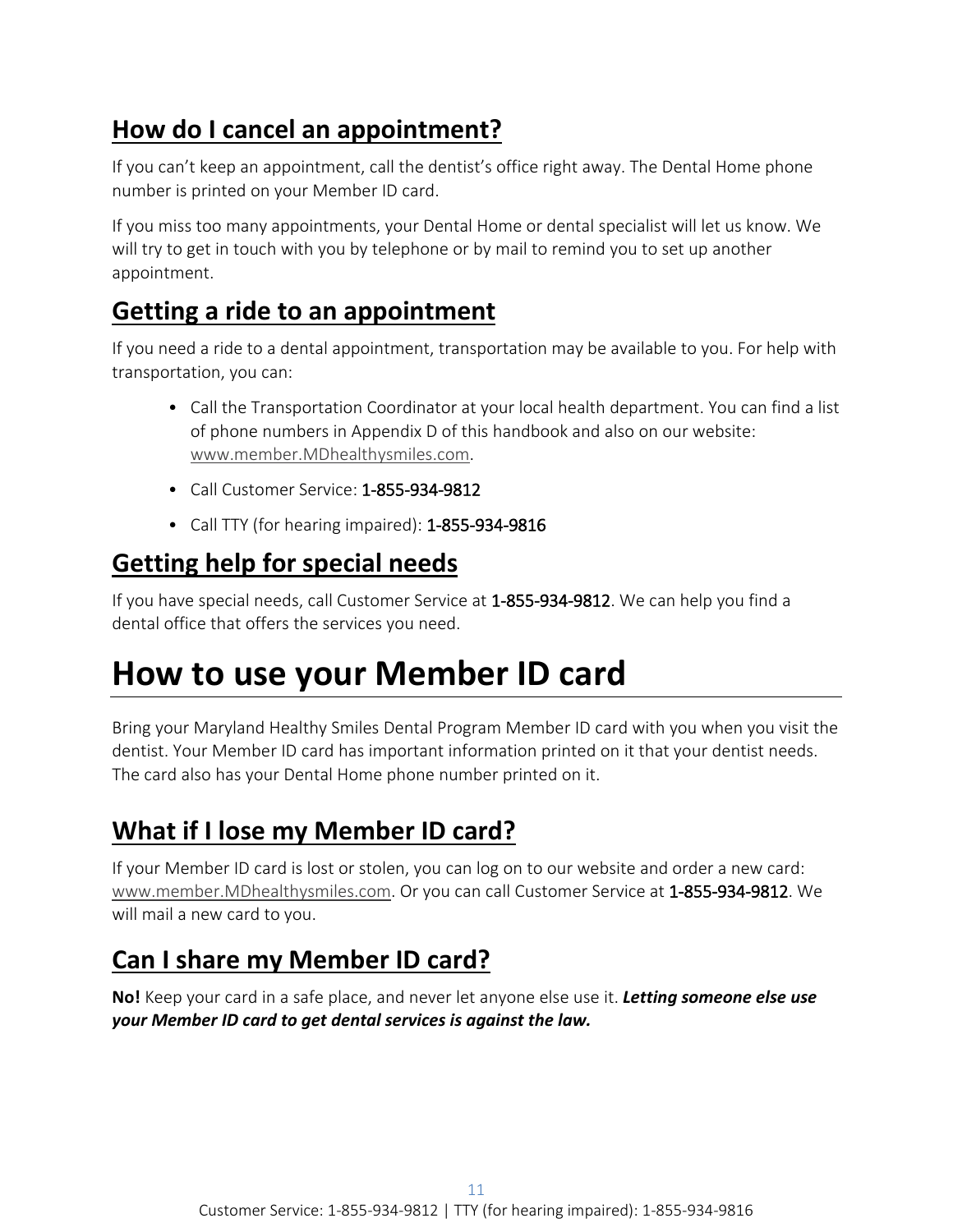## <span id="page-13-0"></span>**Your rights and responsibilities**

## <span id="page-13-1"></span>**Your rights**

As a member of the Maryland Healthy Smiles Adult Dental Pilot Program, you have the right to:

- Always be treated with respect and privacy
- Always be treated fairly
- Receive information about SKYGEN USA, the Maryland Healthy Smiles Dental Program, and your dentist
- Choose any dentist who is in the Maryland Healthy Smiles Dental Program network
- Refuse care from any dentist
- Get information about covered services available to you through the Maryland Healthy Smiles Adult Dental Pilot Program
- Make your own decisions about your dental care
- Complain about SKYGEN USA or a dentist and ask for the issue to be solved
- Disagree with a decision SKYGEN USA has made to deny a service, and ask that the decision be reviewed
- Be notified 30 days in advance if your dentist will no longer be able to provide you with care

## <span id="page-13-2"></span>**Your responsibilities**

To help make the Maryland Healthy Smiles Adult Dental Pilot Program successful, you need to:

- Make and keep regular appointments with your Dental Home
- Call and cancel as soon as possible if you can't keep an appointment
- Follow your dentist's advice for dental care
- Take care of your teeth
- Never allow anyone else to use your Member ID card for dental services
- Call Customer Service at 1-855-934-9812 if your Member ID card is lost orstolen
- Tell your dentist if you have other insurance coverage
- Answer questions about health that will help your dentist take care of you
- Call Customer Service at 1-855-934-9812 if you move to a different address or get a different telephone number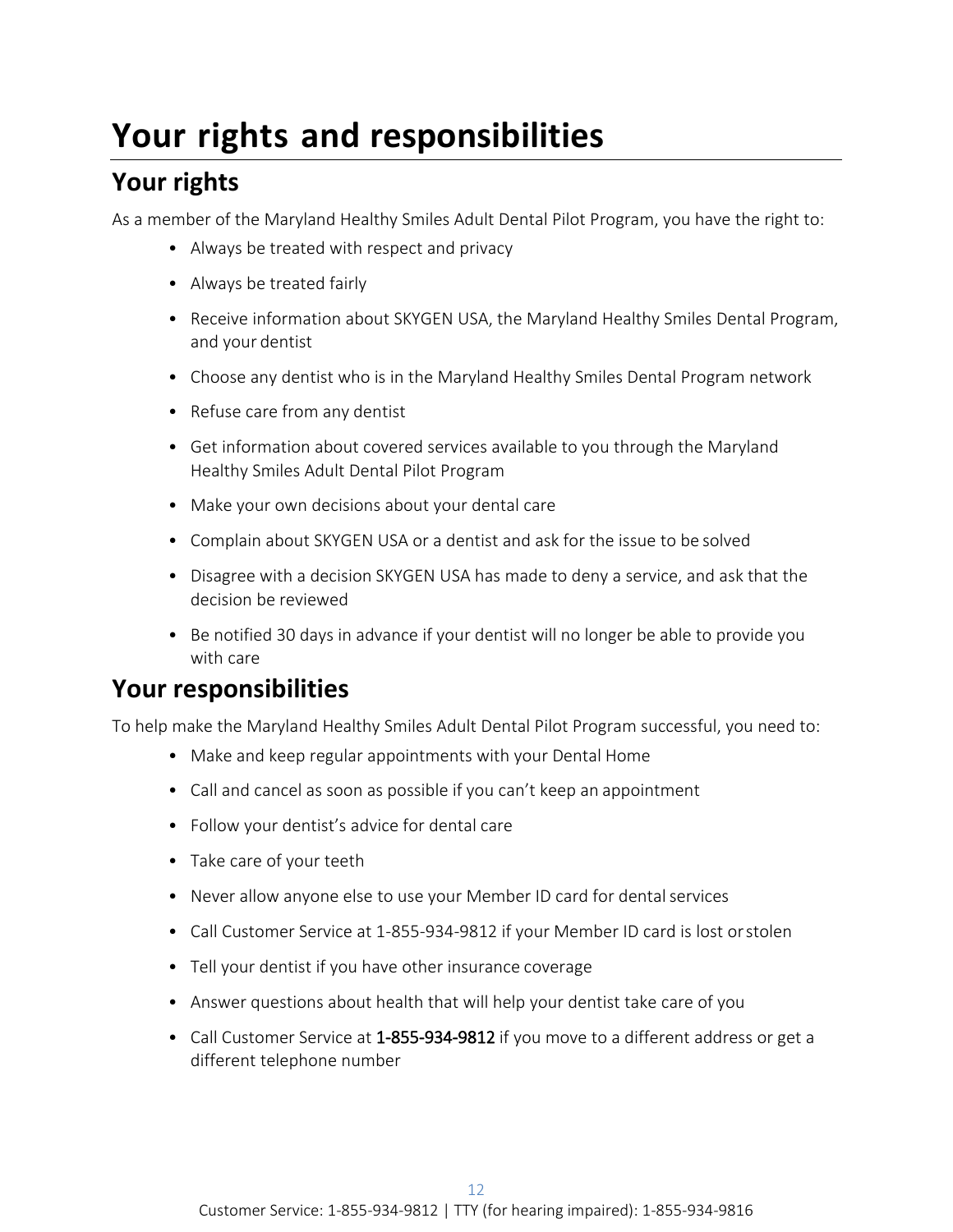## <span id="page-14-0"></span>**What if I have a problem with my benefits or dentist?**

As a member of the Maryland Healthy Smiles Adult Dental Pilot Program, you have the right to complain about the service you received or the way you were treated by SKYGEN USA, a dentist, or someone at the dentist's office. You also have the right to disagree with a decision SKYGEN USA has made to deny a service, and ask that the decision be reviewed.

### <span id="page-14-1"></span>**Complaints about a dentist or dental care**

A complaint is when you call or send us a letter to tell us you are not happy with your care in the Maryland Healthy Smiles Adult Dental Pilot Program. *If you tell us about a problem, we can help get it fixed.* Please let us know if:

- You can't find a dentist close to your home
- You can't get an appointment in a reasonable amount of time
- You are not treated fairly by someone in your dentist's office
- You are worried about the quality of care you are getting from a dentist
- You have any other concerns or complaints about your dentist, your dental care, orthe Maryland Healthy Smiles Adult Dental Pilot Program

#### **Making a complaint**

If you have a complaint, you can either call us at: Call Customer Service: 1-855-934-9812. Call TTY (for hearing impaired): 1-855-934-9816, or write to us:

Maryland Healthy Smiles Dental Program: Complaints and Appeals PO Box 393 Milwaukee, WI 53201

When we receive your complaint, we will look into the problem, and we'll get back to you with an answer. For urgent dental problems, we will give you an answer by the end of the next business day. For dental problems that are not urgent, we will give you an answer within five days. For all other problems, we will give you an answer within 30 days.

## <span id="page-14-2"></span>**Appealing a denied service**

If you disagree about a decision we have made to deny a covered service, you can file an appeal and ask us to review our decision. If you believe your health, or your child's health, is in danger because of a denied service, you can ask for an urgent appeal.

To file an appeal, write to us within 30 days after we send you a denial notice. You can file the appeal yourself, or you can name someone else to act for you, such as a relative, friend, attorney, or your dentist. Others may already be authorized under State law to act for you.

If you want to name someone to help you with an appeal, you and the authorized person must sign, date, and send us a written statement naming that person.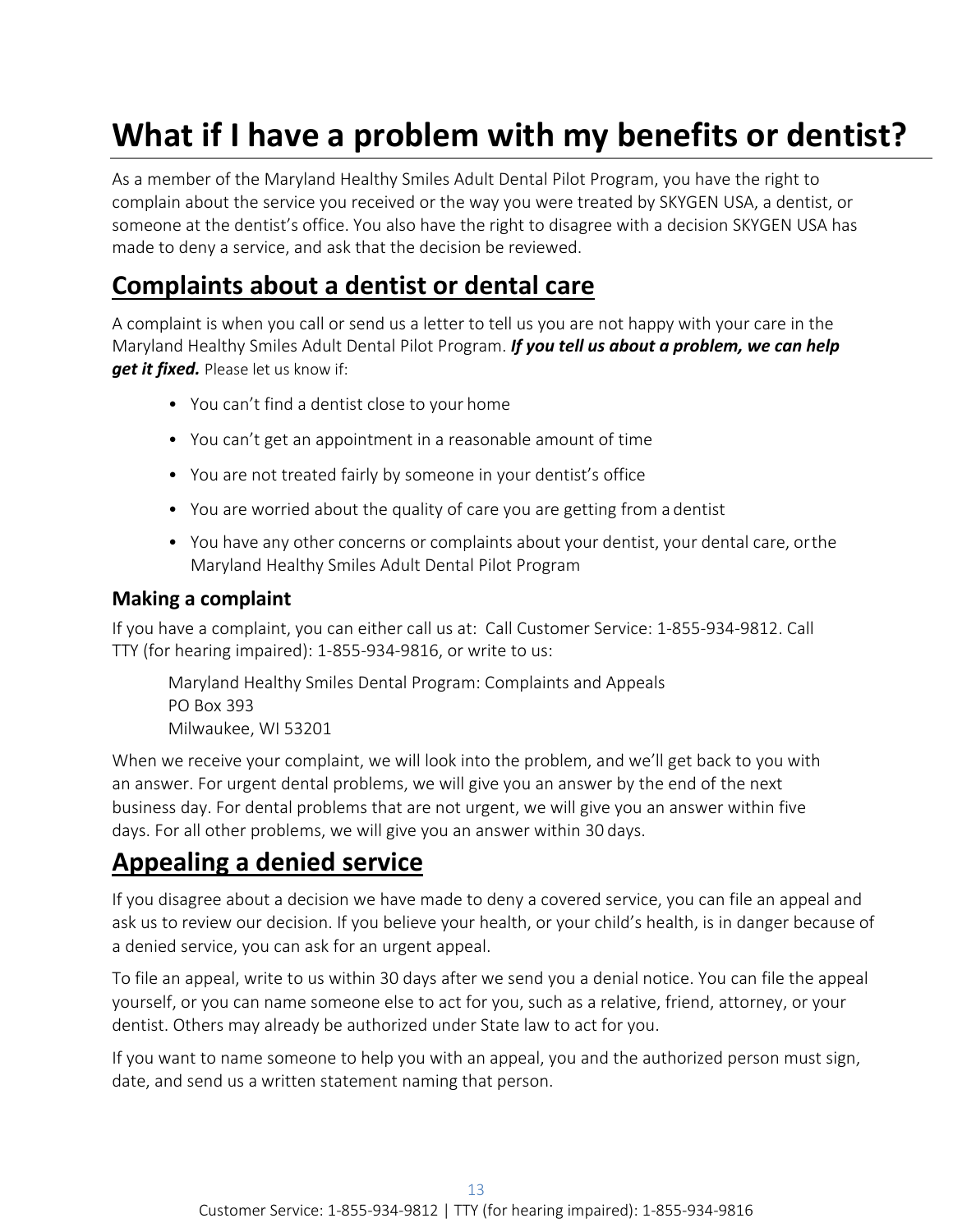#### **What to include in an appeal**

When you write to us to file an appeal, include in your letter:

- Your name, address, and Member ID number
- The reason you disagree with the decision
- Medical records and letters from your doctor or dentist, or other medicalinformation that explains why we should provide the service. Call your doctor or dentist for help sending us medical information.

#### **Filing an appeal**

Send a letter to:

Maryland Healthy Smiles Dental Program: Complaints and Appeals PO Box 393 Milwaukee, WI 53201

#### **What happens next**

When we receive your appeal, we will look into the problem, and we'll get back to you with an answer. For urgent dental problems, we will send you a written answer within three business days. For dental problems that are not urgent, we will send you a written answer within 30 days.

#### **If you don't agree with our decision**

If we deny your appeal, you can send us a written request for a Fair Hearing through the State of Maryland. To ask for a Fair Hearing, write to us within 30 days after we deny your appeal. When we receive your letter for a Fair Hearing, we will send it to the State of Maryland for their review.

Send a letter to:

Maryland Healthy Smiles Dental Program: Complaints and Appeals PO Box 393 Milwaukee, WI 53201

### <span id="page-15-0"></span>**Complaints about SKYGEN USA**

#### **Filing a complaint about SKYGEN USA**

If you have a complaint about our service, you can either call Customer Service: 1-855-934-9812. Call TTY (for hearing impaired): 1-855-934-9816, or write to us at:

Maryland Healthy Smiles Dental Program: Complaints and Appeals PO Box 393 Milwaukee, WI 53201

#### **What happens next**

When we receive your complaint, we will look into the problem, and we'll get back to you with an answer within 30 days. If you are still unhappy with our service, call the **State Enrollee Help Line: 1-800-284-4510**.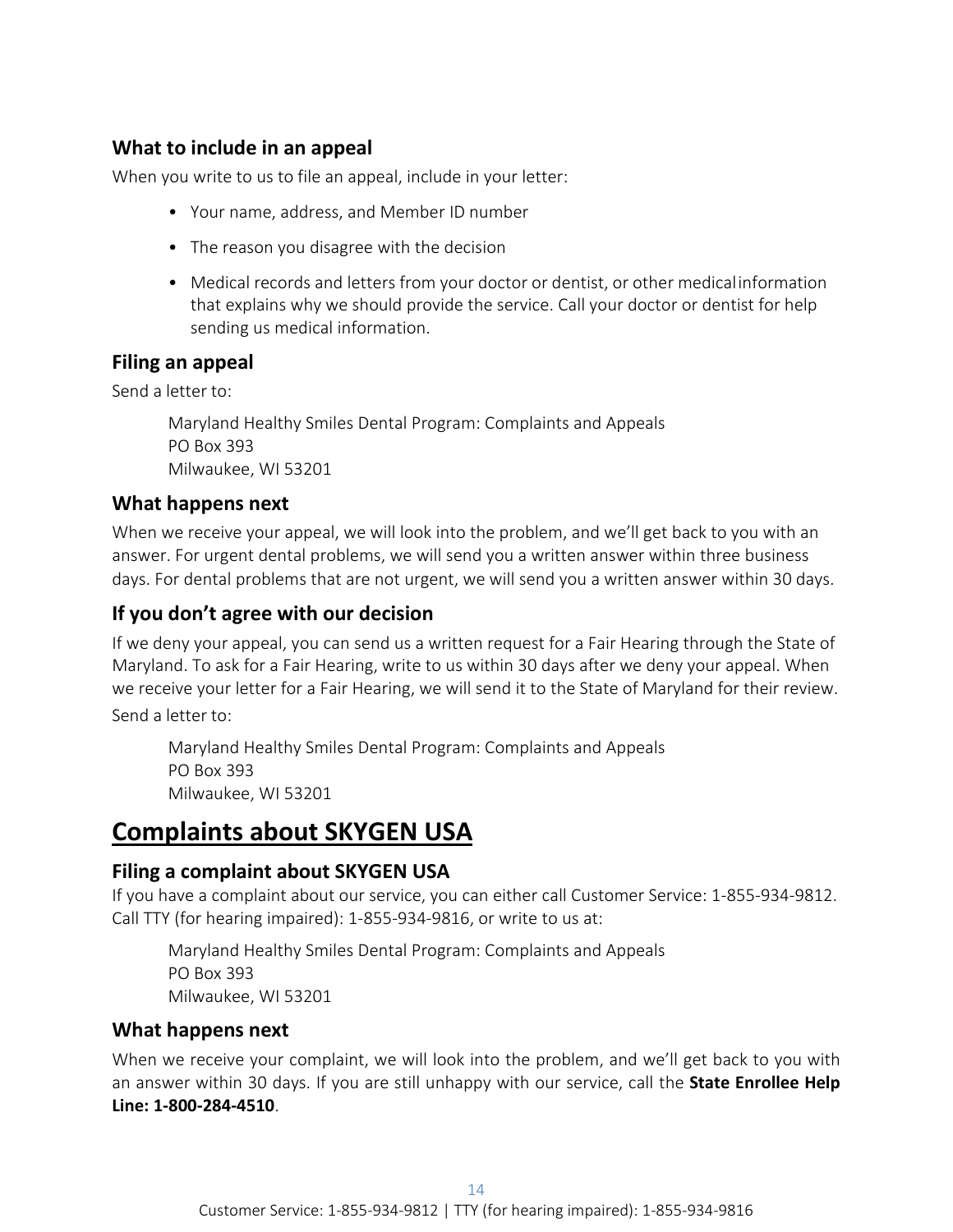## <span id="page-16-0"></span>**Fraud and abuse alert!**

Anyone who knowingly makes a false statement to receive benefits, or to increase their benefits or payments received, can be charged with fraud—*and may face criminal penalties*.

Maryland Healthy Smiles Dental Program members who commit fraud may lose their own coverage under the Program. Dental providers who commit fraud or abuse will be removed from the Maryland Healthy Smiles Dental Program network and may lose their dental licenses.

If you are worried your dentist may be performing harmful, abusive, or unnecessary services, or if you have questions about fraud or abuse, call our fraud and abuse hotline: **1-877-378-5292**.

## <span id="page-16-1"></span>**Examples of Medicaid and Medicare fraud or abuse**

Examples of Medicaid fraud or abuse that a dental practice might commit include:

- Asking you to pay for services that are already covered by the Maryland Healthy Smiles Adult Dental Pilot Program.
- Performing services that aren't needed, like pulling healthy teeth.
- Billing for services they didn't provide.
- Billing for the same service more than once.

Examples of Medicaid fraud that might be committed by a Maryland Healthy Smiles Adult Dental Pilot Program member include:

- Letting someone else use your Member ID card to get dental services.
- Selling drugs that have been prescribed for you.
- Using Medicaid benefits in Maryland while living in another state.

### <span id="page-16-2"></span>**Reporting Medicaid and Medicare fraud or abuse**

If you suspect Medicaid fraud, or to report abusive dental practices, call us or write to us.

• Call Fraud and Abuse Hotline: 1-877-378-5292.

Write to:

Maryland Healthy Smiles Dental Program Attn: Fraud and Abuse 10201 N Port Washington Rd Mequon, WI 53092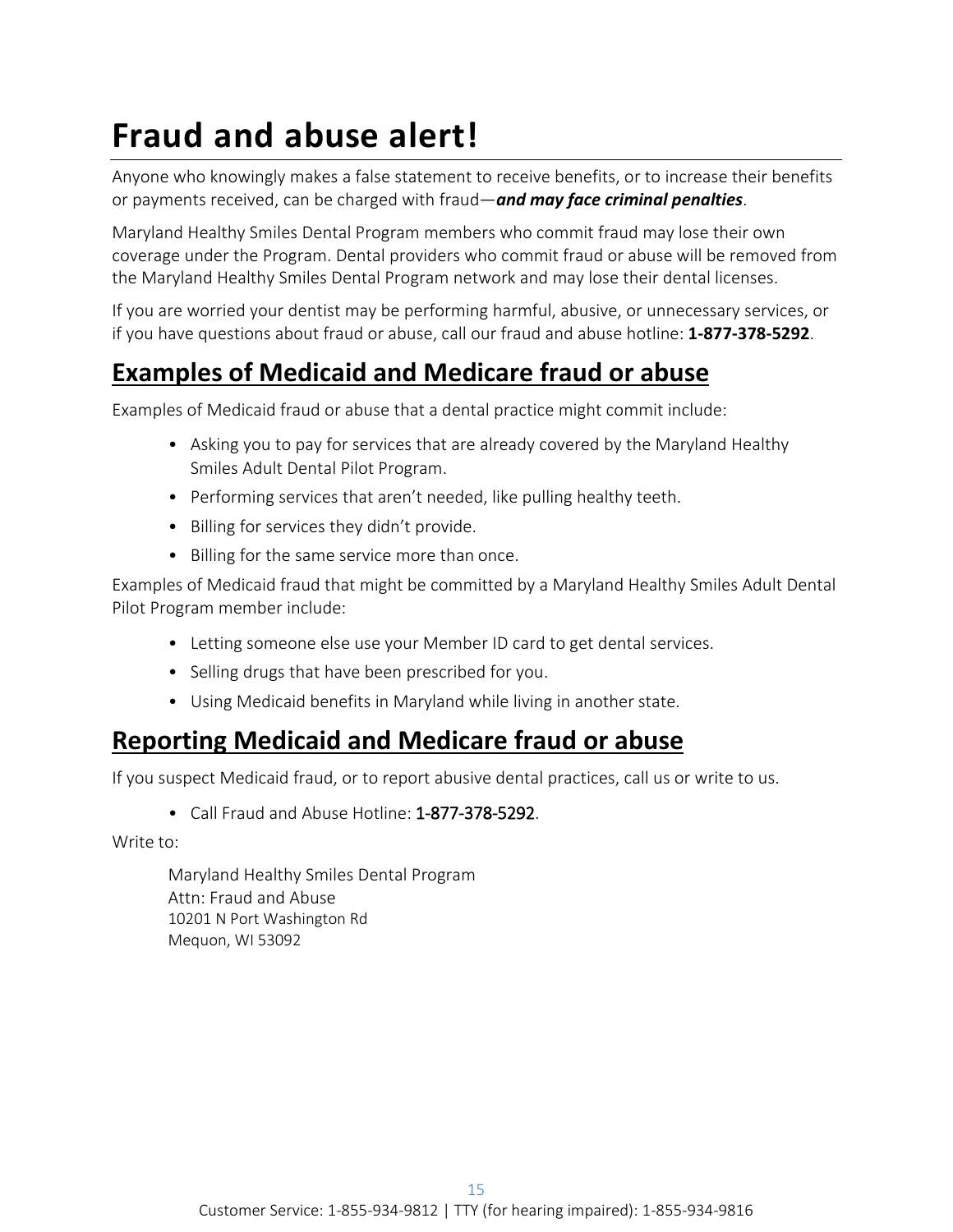## <span id="page-17-0"></span>**How we keep your health information private**

SKYGEN USA is responsible for protecting your personal health care information. We will not give out private information without your written permission, unless there is a legal reason, such as a court order or signs of child abuse. We do not sell information with your name on it to any other company.

We use secure computer systems with passwords to protect your health information. We use data to find new ways to improve service to our members, but we use the data in a way that protects your personal information.

We protect the privacy of your health information in many ways, including:

- All of our employees are trained to follow strict company policies to keep your personal health information private.
- All of the dentists and dental offices who provide services for the Maryland Healthy Smiles Adult Dental Pilot Program sign a contract to keep your personal health information private.
- When you call Customer Service, you will be asked to identify yourself. Our Customer Service staff will not give out health information over the phone to anyone but you.

## <span id="page-17-1"></span>**What's on our website**

It's easy to use our website. Just visit [www.member.MDhealthysmiles.com.](http://www.member.mdhealthysmiles.com/) From our website, you can:

- Find a phone number for help getting transportation to dental appointments
- Get a copy of this Member Handbook
- Learn more about a Dental Home
- Change your Dental Home
- Ask for a new Member ID card
- Learn more about dental health for you

## <span id="page-17-2"></span>**U.S. Government notices**

For free language services and more information about your rights, see the government notices on the next page.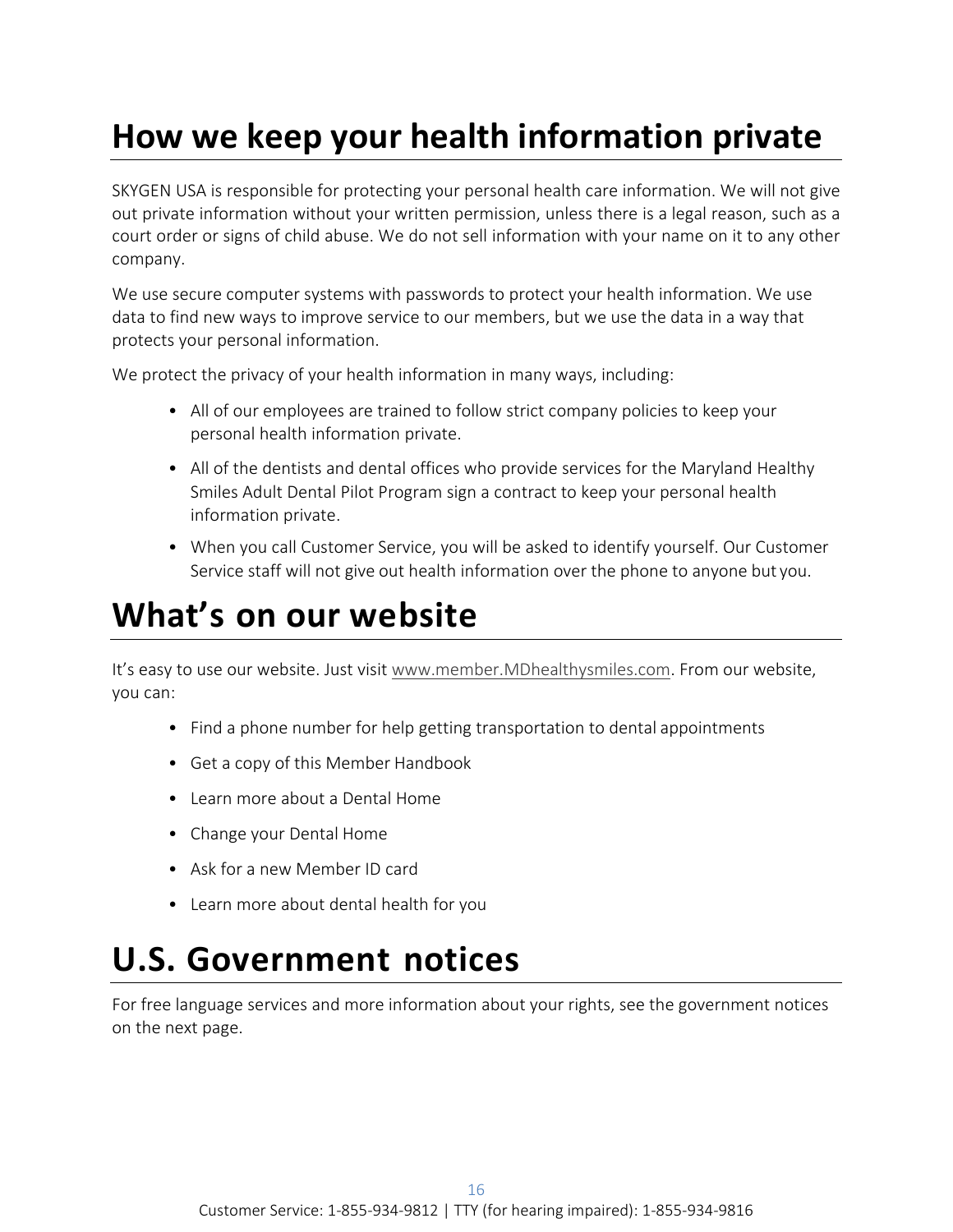



## Notice to the Public

### <span id="page-18-0"></span>Non-Discrimination Statement and Accessibility Requirements

SKYGEN USA, LLC complies with applicable Federal civil rights laws and does not discriminate, exclude people, or treat them differently on the basis of race, color, national origin, age, disability, or sex.

SKYGEN USA, LLC upon request:

- Provides free aids and services to people with disabilities to communicate effectivelywith Department staff, such as:
	- o Qualified sign language interpreters.
	- o Written information in other formats (large print, audio, accessibleelectronic formats, other formats).
- Provides free language services to people whose primary language is not English, suchas:
	- o Qualified interpreters.
	- o Information written in other languages.

If you need these services, please contact SKYGEN USA, LLC directly.

If you believe that SKYGEN USA, LLC has failed to provide these services or discriminated in another way on the basis of race, color, national origin, age, disability, or sex, you can file a grievance with: Steven Berryman, Chief Legal Officer, SKYGEN USA, W140 N8981 Lilly Rd., Menomonee Falls, WI 53051, SKYGEN USA Compliance and Ethics: 1-844-809- 9449, [civilrightscoordinator@skygenusa.com.](mailto:civilrightscoordinator@skygenusa.com.)

You can file a grievance in person or by mail, fax, or email. If you need help filing a grievance, Steven Berryman is available to help you.

You can also file a civil rights complaint with the U.S. Department of Health and Human Services, Office for Civil Rights electronically through the Office for Civil Rights Complaint Portal, available at [https://ocrportal.hhs.gov/ocr/portal/lobby.jsf, o](https://ocrportal.hhs.gov/ocr/portal/lobby.jsf)r by mail or phone at: U.S. Department of Health and Human Services, 200 Independence Avenue SW, Room 509F, HHH Building, Washington, DC 20201, 1-800-868-1019, 1-800-537-7697 (TDD).

Complaint forms are available at [http://www.hhs.gov/ocr/office/file/index.html.](http://www.hhs.gov/ocr/office/file/index.html)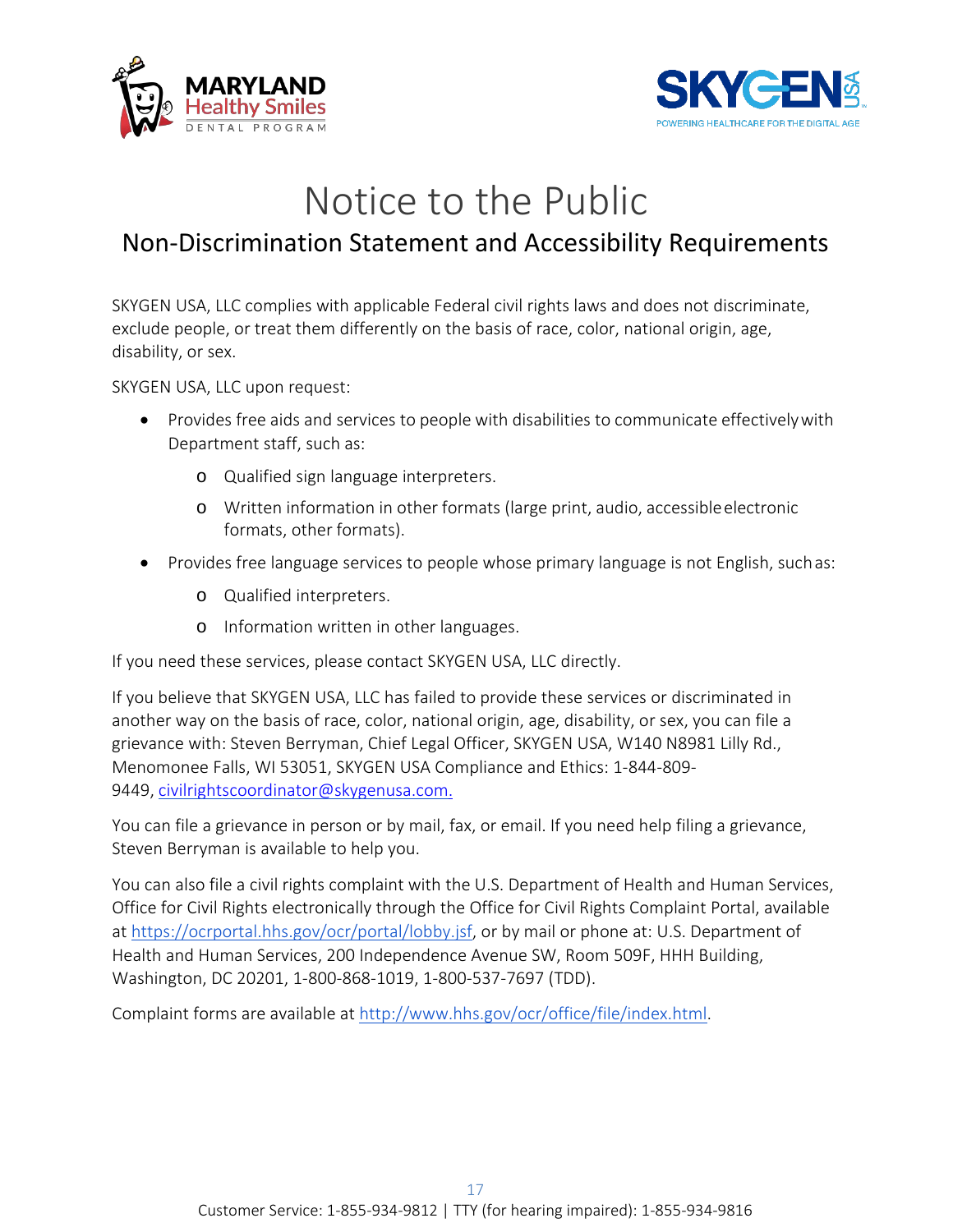



## Aviso al público

## <span id="page-19-0"></span>Declaración de no discriminación y requisitos de accesibilidad

SKYGEN USA, LLC cumple con las leyes federales de derechos civiles aplicables y no discrimina por motivos de raza, color, nacionalidad, edad, discapacidad o sexo. SKYGEN USA, LLC no excluye a las personas ni las trata de forma diferente debido a su origen étnico, color, nacionalidad, edad, discapacidad o sexo.

SKYGEN USA, LLC:

- Proporciona asistencia y servicios gratuitos a las personas con discapacidades para quese comuniquen de manera eficaz con nosotros, como los siguientes:
	- o Intérpretes de lenguaje de señas capacitados.
	- o Información escrita en otros formatos (letra grande, audio, formatos electrónicos accesibles, otros formatos).
- Proporciona servicios lingüísticos gratuitos a personas cuya lengua materna no es el inglés, como los siguientes:
	- o Intérpretes capacitados.
	- o Información escrita en otros idiomas.

Si necesita recibir estos servicios, comuníquese con SKYGEN USA, LLC

Si considera que SKYGEN USA, Inc. no le proporcionó estos servicios o lo discriminó de otra manera por motivos de origen étnico, color, nacionalidad, edad, discapacidad o sexo, puede presentar un reclamo a la siguiente persona: Steven Berryman, Director de Asuntos Legales, SKYGEN USA, W140 N8981 Lilly Rd., Menomonee Falls, WI 53051, SKYGEN USA Cumplimiento y ética: 1-844-809-9449, [civilrightscoordinator@SKYGEN USA.com.](mailto:civilrightscoordinator@sciondental.com)

Puede presentar el reclamo en persona o por correo postal, fax o correo electrónico. Si necesita ayuda para hacerlo, Steven Berryman está a su disposición para brindársela.

También puede presentar un reclamo de derechos civiles ante la Office for Civil Rights (Oficina de Derechos Civiles) del Department of Health and Human Services (Departamento de Salud y Servicios Humanos) de EE. UU. de manera electrónica a través de Office for Civil Rights Complaint Portal, disponible en [https://ocrportal.hhs.gov/ocr/portal/lobby.jsf,](https://ocrportal.hhs.gov/ocr/portal/lobby.jsf) o bien, por correo postal a la siguiente dirección o por teléfono a los números que figuran a continuación: U.S. Department of Health and Human Services, 200 Independence Avenue, SW, Room 509F, HHH Building, Washington, DC 20201, 1-800-368-1019, 1-800-537-7697 (TDD). Puede obtener los formularios de reclamo en el sitio web [http://www.hhs.gov/ocr/office/file/index.html.](http://www.hhs.gov/ocr/office/file/index.html)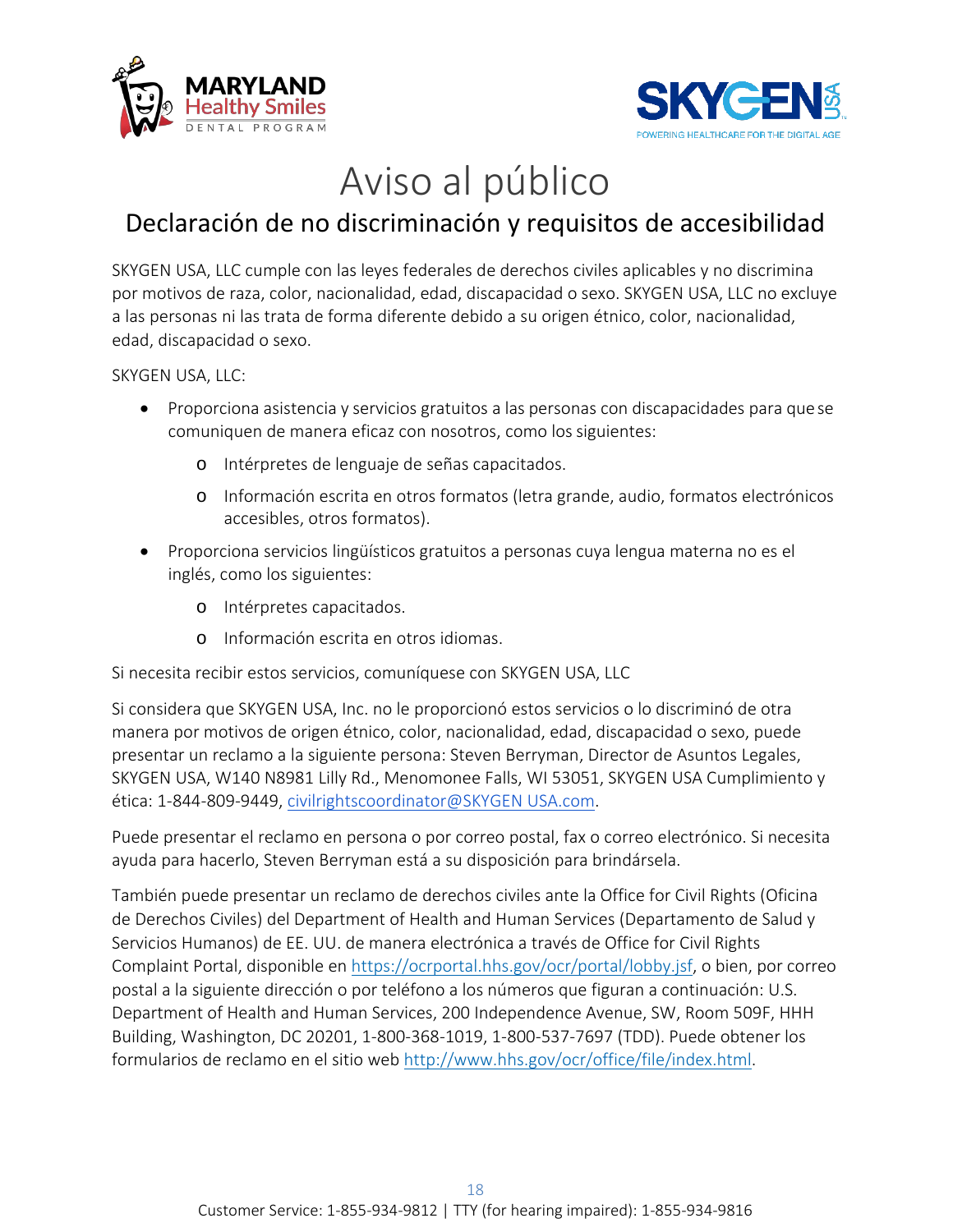<span id="page-20-0"></span>



## Language Accessibility Statement **Interpreter Services Are Available for Free**

#### <span id="page-20-1"></span>*ATTENTION: If you speak [language], language assistance services, free of charge, are available to you. Call 1-855-934-9812 (TTY: 1-855-934-9816).*

#### **Español/Spanish**

ATENCIÓN: si habla español, tiene a su disposición servicios gratuitos de asistencia lingüística. Llame al 1-855-934-9812 (TTY: 1-855-934-9816).

#### አማርኛ/**Amharic**

ማስታወሻ: የሚናገሩት ቋንቋ ኣማርኛ ከሆነ የትርጉም እርዳታ ድርጅቶች፣ በነጻ ሊያግዝዎት ተዘጋጀተዋል፡ ወደ ሚከተለው ቁጥር ይደውሉ 1-855-934-9812 (መስማትለተሳናቸው: 1-855-934-9816).

#### **Arabic/** العربية

ملحوظة: إذا كنت تتحدث اذكر اللغة، فإن خدمات المساعدة اللغوية تتوافر لك بالمجان. اتصل برقم 1-855-934-9812 1-855-934-9816. ( قر)والبكم الصم ھاتف

#### **Ɓàsɔɔ́̀-wùɖù-po-nyɔ̀/Bassa**

Dè dɛ nìà kɛ dyédé gbo: C jǔ ké m̀ [Bàsɔ́ d̀ -wùdù-po-nyd̀ ] jǔ ní, nìí, à wudu kà kò dò po-pod bé ìn m̀ gbo kpáa. Ɖá 1-855-934-9812 (TTY: 1-855-934-9816).

#### 中文/**Chinese**

注意:如果您使用繁體中文,您可以免費獲得語言援助服務。請致電 1-855-934-9812 (TTY: 1-855-934-9816).

#### **Farsi/** فارسی

توجھ: اگر بھ زبان فارسی گفتگو می کنيد، تسھيالت زبانی بصورت رايگان برای شما .بگيريد تماس 1-855-934-9812 .(1-855-934-9816 :TTY (با. باشد می فر

#### Français/French

ATTENTION: Si vous parlez français, des services d'aide linguistique vous sont proposés gratuitement. Appelez le 1-855-934-9812 (ATS: 1-855-934-9816).

#### **ગજરાતી/Gujarati**

સચના: જાગે તમાે ગજરાાતી બાોલતા હાો, તાો નન:શ♦ ક ભાષાા સહાાય સેવાાઓ છો.તમાારારા માટ◌ેઉપલ�ધફ◌ોન કર◌ો 1-855-934-9812 (TTY: 1-855-934-9816).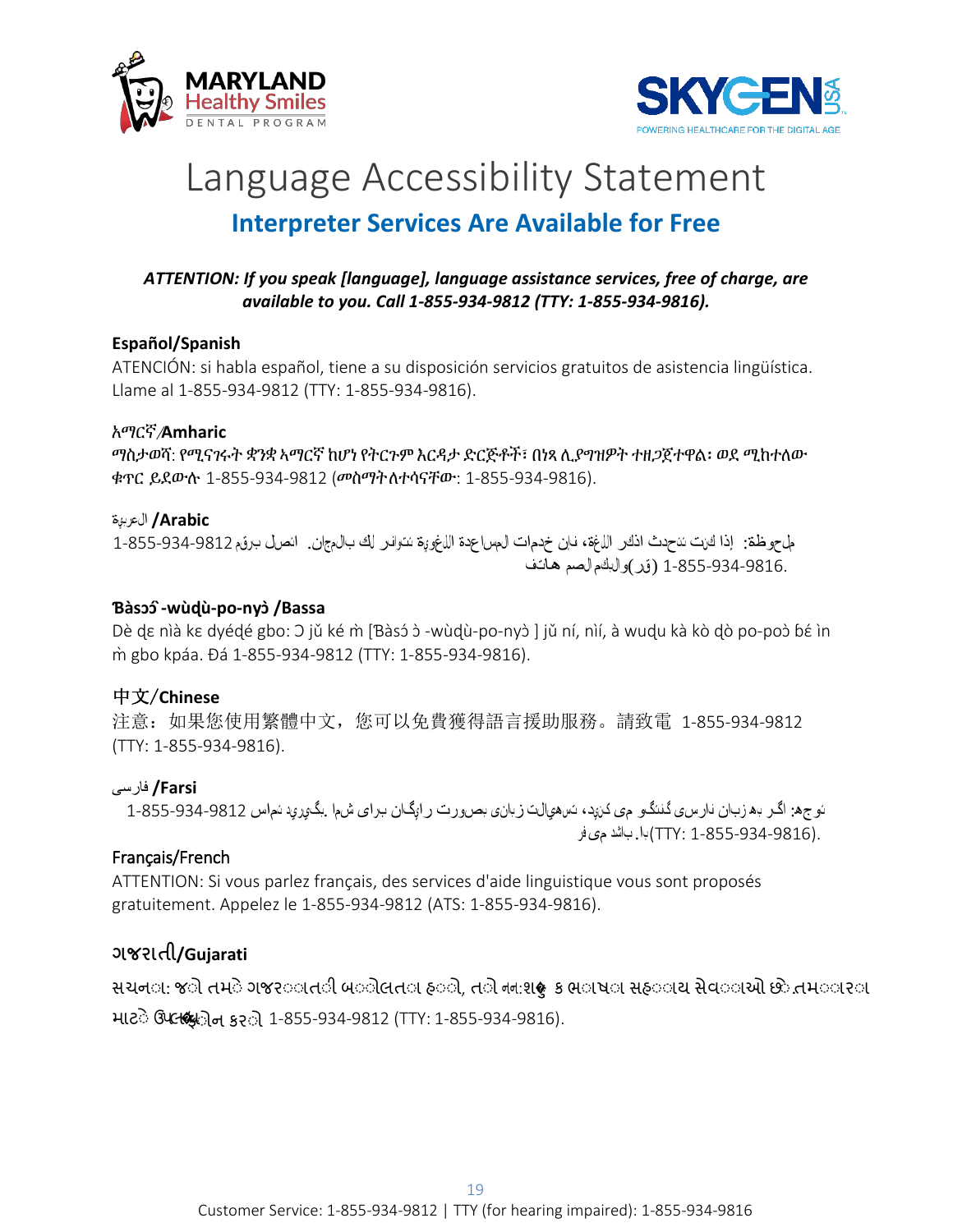#### **kreyòl ayisyen/Haitian Creole**

ATANSYON: Si w pale Kreyòl Ayisyen, gen sèvis èd pou lang ki disponib gratis pou ou. Rele 1-855-934-9812 (TTY: 1-855-934-9816).

#### **Igbo**

Ntị: Ọ bụrụ na asụ Ibo, asụsụ aka ọasụ n'efu, defu, aka 1-855-934-9812 (TTY: 1-855-934-9816).

#### **한국어**/**Korean**

주의: 한국어를 사용하시는 경우, 언어 지원 서비스를 무료로 이용하실 수 있습니다. 1-855-934-9812 (TTY: 1-855-934-9816).)번으로 전화해주십시오.

#### **Português/Portuguese**

ATENÇÃO: Se fala português, encontram-se disponíveis serviços linguísticos, grátis. Ligue para 1-855-934-9812 (TTY: 1-855-934-9816).

#### **Русский/Russian**

ВНИМАНИЕ: Если вы говорите на русском языке, то вам доступны бесплатные услуги перевода. Звоните 1-855-934-9812 (телетайп: 1-855-934-9816).

#### **Tagalog**

PAUNAWA: Kung nagsasalita ka ng Tagalog, maaari kang gumamit ng mga serbisyo ng tulong sa wika nang walang bayad. Tumawag sa 1-855-934-9812 (TTY: 1-855-934-9816).

**Urdu/**اردو

خبردار : اگر آپ اردو بولتے ہيں، تو آپ کو زبان کی مدد کی خدمات مفت ميں دستياب ہيں ۔ کال. (1-855-934-9816 :TTY (.1-855-934-9812کريں

#### **Tiếng Việt/Vietnamese**

CHÚ Ý: Nếu bạn nói Tiếng Việt, có các dịch vụ hỗ trợ ngôn ngữ miễn phí dành cho bạn. Gọi số 1-855-934-9812 (TTY: 1-855-934-9816).

#### **Yorùbá/Yoruba**

AKIYESI: Bi o ba nsọ èdè Yorùbú ọfé ni iranlọwọ lori èdè wa fun yin o. Ẹ pe ẹrọ-ibanisọrọ yi 1-855-934-9812 (TTY: 1-855-934-9816).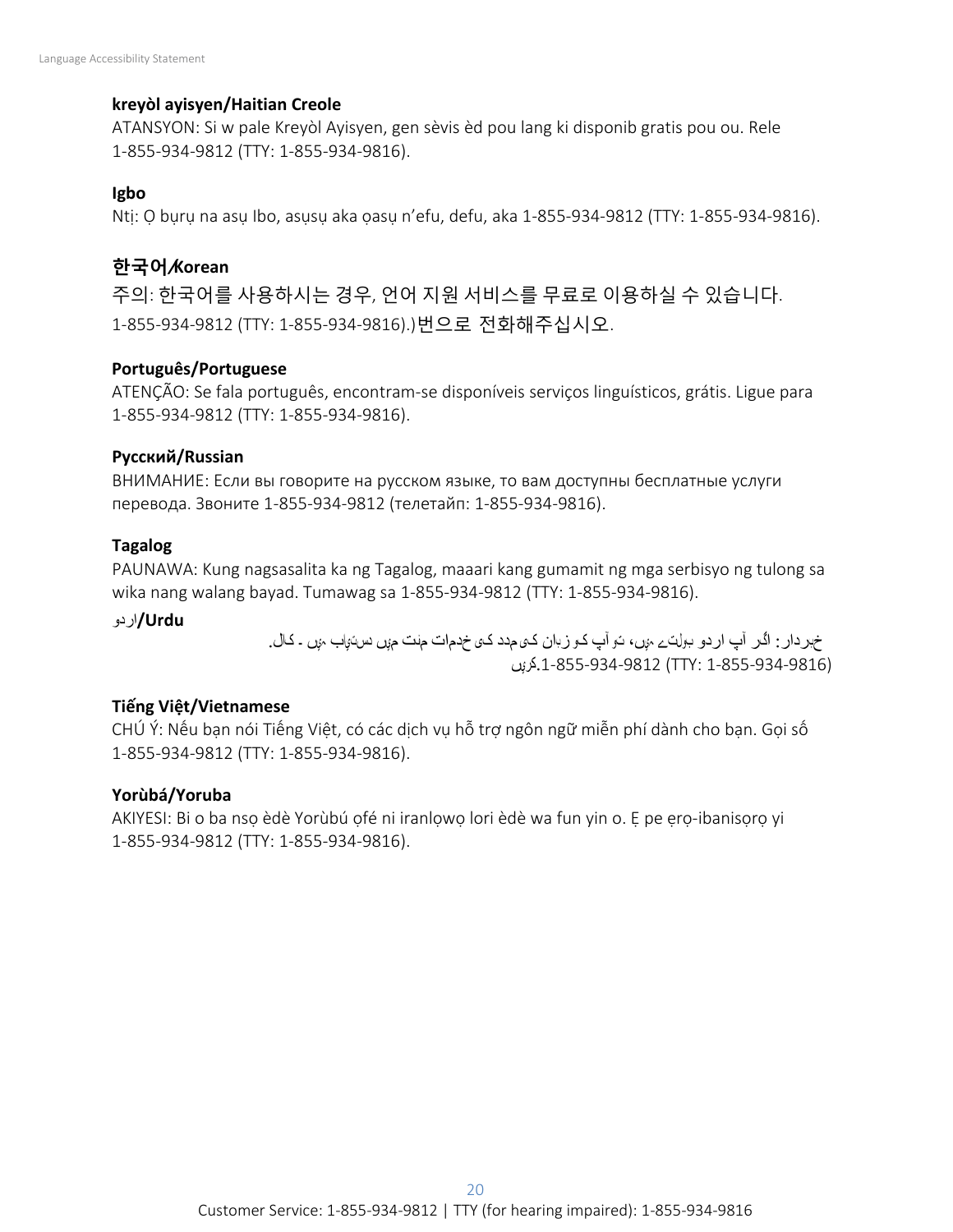## **Keeping track of checkups**

<span id="page-22-0"></span>When you make a dental appointment, use this handy form to write down the time and date. If you can't keep an appointment, call the dentist office to cancel as soon as you can.

| Checkup date: checkup date: |                                   |
|-----------------------------|-----------------------------------|
|                             | Phone number: ___________________ |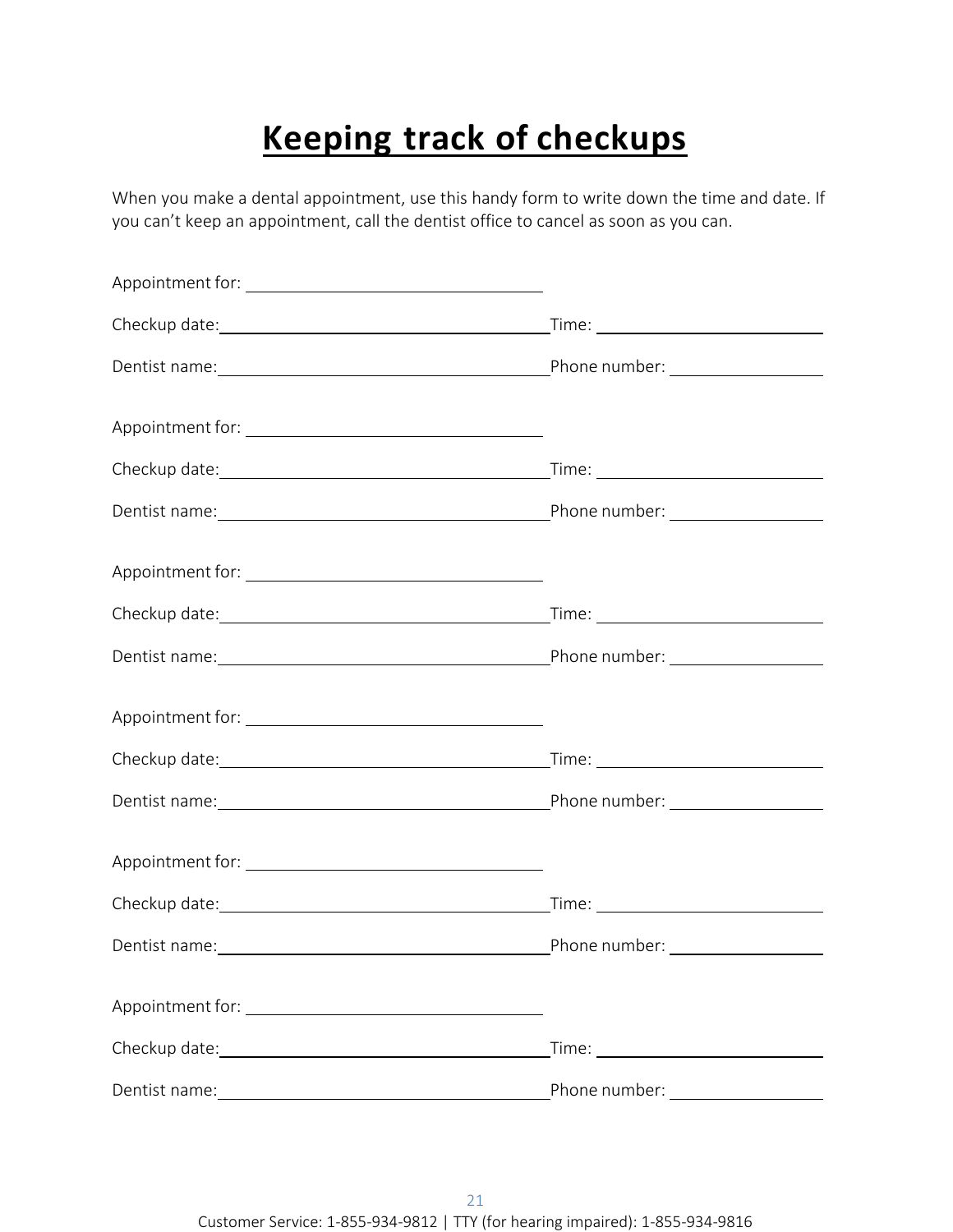## <span id="page-23-0"></span>**Resources**

#### **Oral Health Guide Link**

<https://phpa.health.maryland.gov/oralhealth/Documents/OralHealthResourceGuide.pdf>

#### **Maryland Healthy Smiles Dental Program**

<https://mdmwp.sciondental.com/MWP/Landing>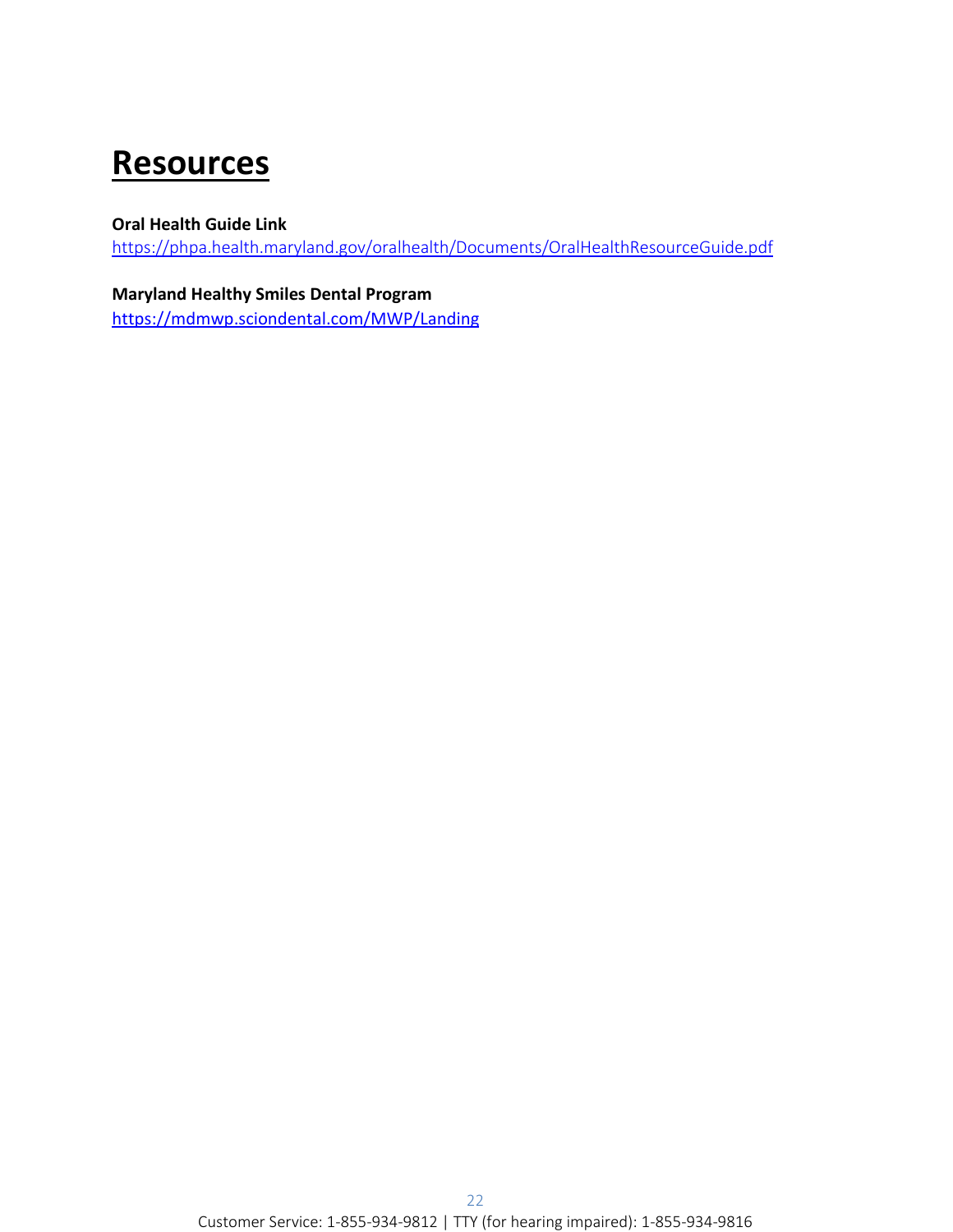## **Appendices**

### **Appendix A - Maryland Medicaid Adult Dental Pilot Fee Schedule**

<span id="page-24-1"></span><span id="page-24-0"></span>

| Code  | <b>Description</b><br>Fee                                                                          |          |  |
|-------|----------------------------------------------------------------------------------------------------|----------|--|
|       | <b>Diagnostic codes</b>                                                                            |          |  |
| D0120 | Periodic oral evaluation - established patient                                                     | \$29.08  |  |
| D0140 | Limited oral evaluation                                                                            | \$43.20  |  |
|       | Comprehensive oral evaluation - new or established                                                 |          |  |
| D0150 | patient                                                                                            | \$51.50  |  |
|       | Note: Limit one (1) D0120 or D0150 per patient per 6                                               |          |  |
|       | month period.                                                                                      |          |  |
|       | Note: Limit one (1) D0140 per patient per 12 month<br>period.                                      |          |  |
|       | Note: Limit one (1) D0150 per patient per 36 month                                                 |          |  |
|       | period.                                                                                            |          |  |
|       |                                                                                                    |          |  |
|       | <b>Diagnostic Imaging</b>                                                                          |          |  |
| D0270 | Bitewing- Single Radiographic Image                                                                | \$9.00   |  |
| D0272 | <b>Bitewings- Two Radiographic Images</b>                                                          | \$15.00  |  |
| D0273 | <b>Bitewings- Three Radiographic Images</b>                                                        | \$18.00  |  |
| D0274 | <b>Bitewings- Four Radiographic Images</b><br>Note: Limit one (1) per patient per 12 months period | \$22.00  |  |
|       | for D0270, D0272, D0273, and D0724.                                                                |          |  |
| D0210 | Intraoral - Complete Series of Radiographic Images                                                 | \$57.00  |  |
| D0220 | Intraoral - Periapical First Radiographic Image                                                    | \$9.00   |  |
|       | Intraoral - Periapical Each Additional                                                             |          |  |
| D0230 | Radiographic Image                                                                                 | \$6.00   |  |
| D0330 | Panoramic Radiographic Image                                                                       | \$42.00  |  |
|       | Note: Limit six (6) per patient per 12 month period<br>for D0230.                                  |          |  |
|       | Note: Limit one (1) per patient per 36 month period<br>for D0210 and D0330.                        |          |  |
|       | <b>Preventive Care</b>                                                                             |          |  |
| D1110 | Prophylaxis - Adult (Permanent Dentition)                                                          | \$58.15  |  |
|       | Note: Limit one (1) D1110 per Patient per 6 month<br>period.                                       |          |  |
|       |                                                                                                    |          |  |
|       | <b>Restorative Care</b>                                                                            |          |  |
| D2140 | Amalgam - One Surface, Permanent                                                                   | \$70.00  |  |
| D2150 | Amalgam - Two Surfaces, Permanent                                                                  | \$88.00  |  |
| D2160 | Amalgam - Three Surfaces, Permanent                                                                | \$104.00 |  |
| D2161 | Amalgam - Four or More Surfaces, Permanent                                                         | \$104.00 |  |
| D2330 | Resin-Based Composite - One Surface, Anterior                                                      | \$84.00  |  |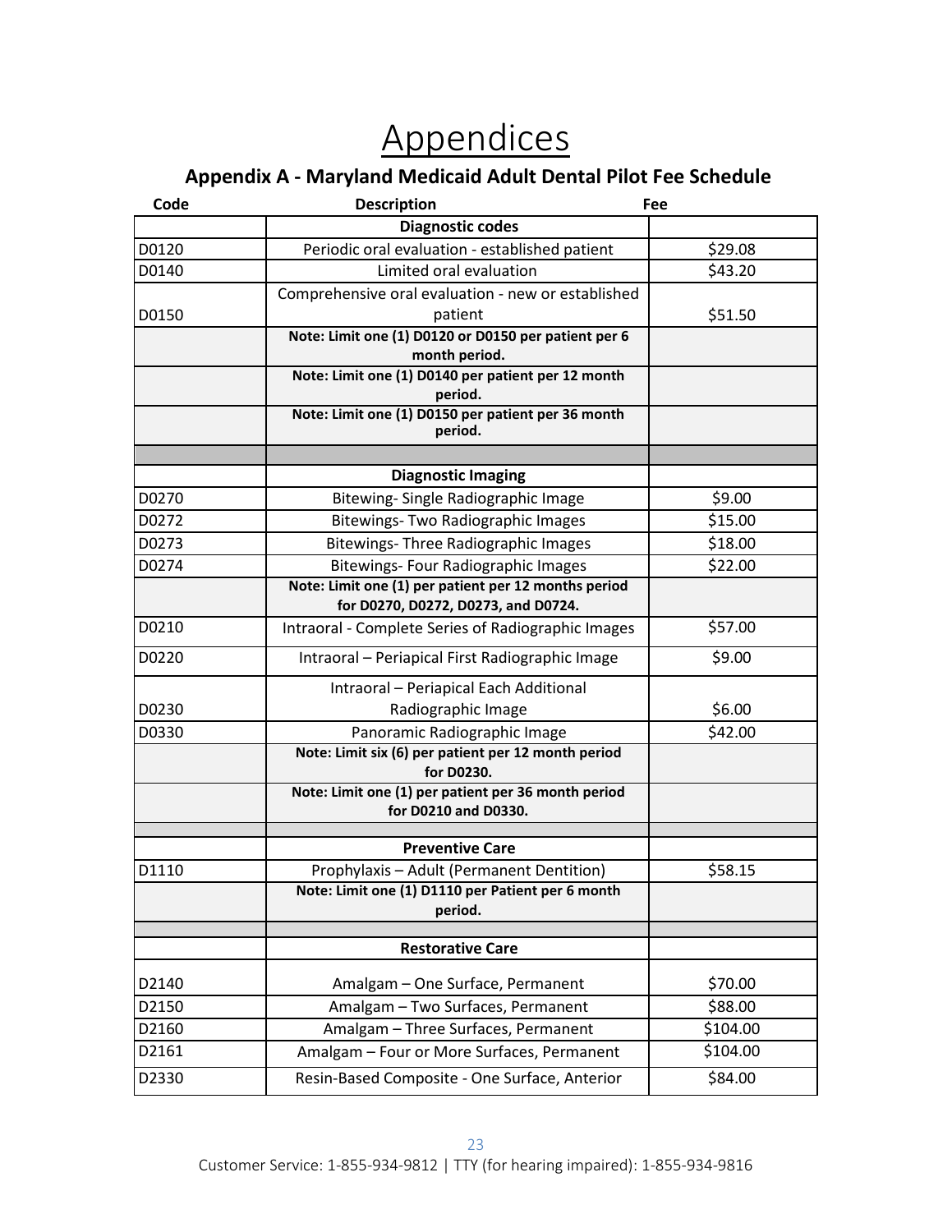| D2331 | Resin-Based Composite - Two Surfaces, Anterior                                               | \$102.00 |
|-------|----------------------------------------------------------------------------------------------|----------|
| D2332 | Resin-Based Composite - Three Surfaces,<br>Anterior                                          | \$125.00 |
|       | Resin-Based Composite - Four or More Surfaces                                                |          |
| D2335 | or Involving Incisal Angle (Anterior)                                                        | \$151.00 |
| D2391 | Resin-Based Composite - One Surface, Posterior                                               | \$93.00  |
| D2392 | Resin-Based Composite - Two Surfaces, Posterior                                              | \$120.00 |
| D2393 | Resin-Based Composite - Three Surfaces,<br>Posterior                                         | \$150.00 |
| D2394 | Resin-Based Composite - Four Or More Surfaces,<br>Posterior                                  | \$150.00 |
|       | Note: Limit one (1) restoration per patient per tooth<br>per surface per 36 months.          |          |
|       |                                                                                              |          |
|       | <b>Non-Surgical Periodontal Service</b>                                                      |          |
| D4355 | Comprehensive Evaluation and Diagnosis On a<br><b>Subsequent Visit</b>                       | \$100.00 |
|       | Note: Limit one (1) full mouth dedbridement per<br>patient per twenty four (24) month period |          |
|       | <b>Oral Surgery</b>                                                                          |          |
| D7140 | Extraction, Erupted Tooth Or Exposed Root                                                    | \$103.01 |
| D7210 | Surgical Removal - Erupted Tooth, Removal of<br>Bone/Sectioning of Tooth                     | \$103.01 |
| D9230 | Inhalation of Nitrous Oxide/Analgesia, Anxiolysis                                            | \$18.00  |

**\* These fees are consistent with the fees on the current Maryland Medicaid Dental Fee Schedule**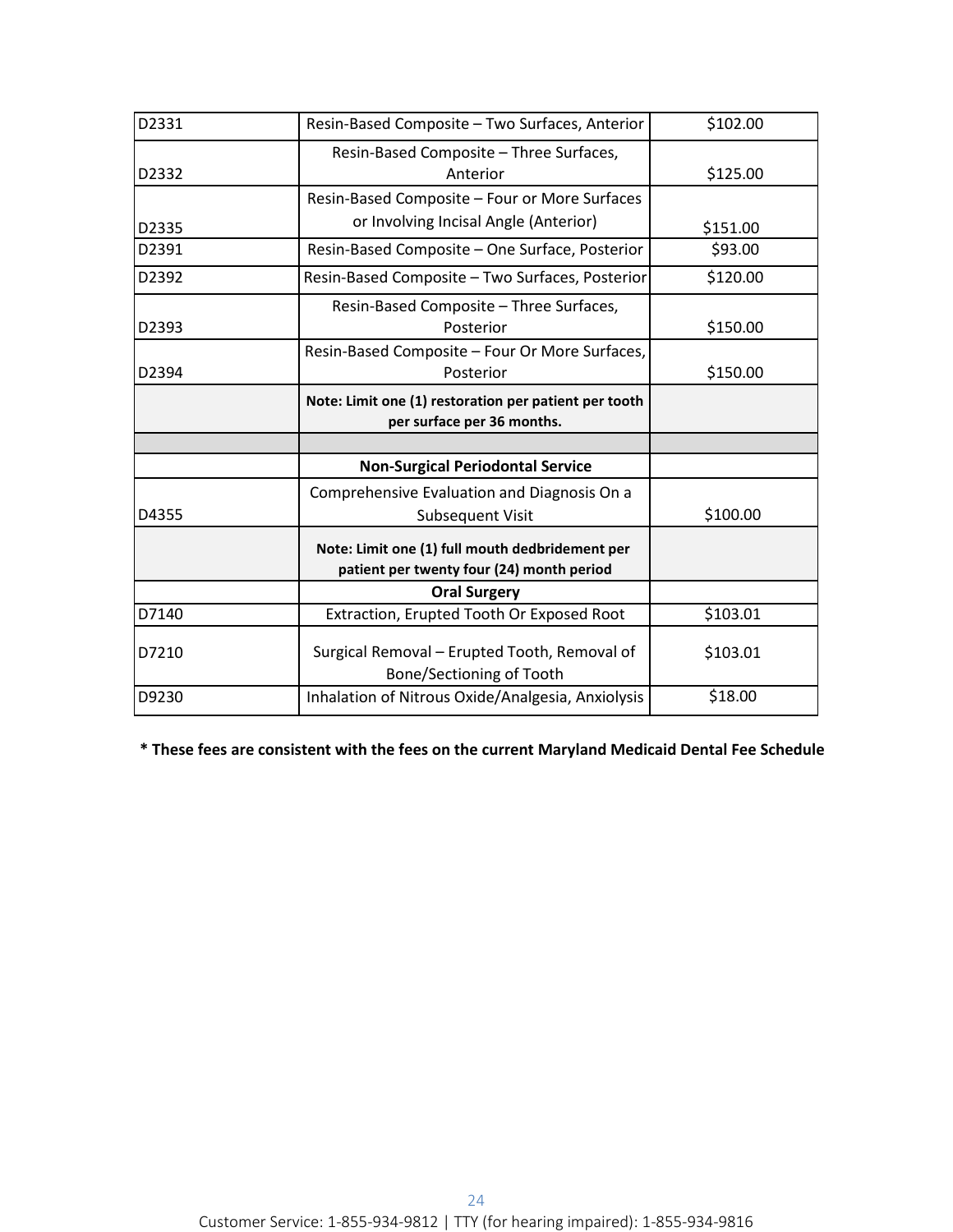#### **Appendix B - Maryland Adult Dental Global Treatment Plan**

<span id="page-26-0"></span>**Instructions:** At each visit, the provider and member must sign this agreement prior to services being rendered. If rendering any services that are not covered by the Adult Dental Pilot, or that exceed the patient's maximum benefit allowance, a signed Non-Covered Services Agreement will also be required.

| <b>CDT</b>                              |                                                                    |                     |         |         |         | <b>Member</b>  |  |
|-----------------------------------------|--------------------------------------------------------------------|---------------------|---------|---------|---------|----------------|--|
| Code                                    | <b>Description Diagnostic Procedure</b>                            | <b>Medicaid Fee</b> | Visit 1 | Visit 2 | Visit 3 | <b>Initial</b> |  |
|                                         | <b>Oral Evaluations</b>                                            |                     |         |         |         |                |  |
| D0120                                   | Periodic oral evaluation - established patient                     | \$29.08             |         |         |         |                |  |
| D0140                                   | Limited oral evaluation                                            | \$43.20             |         |         |         |                |  |
| D0150                                   | Comprehensive oral evaluation - new or established patient         | \$51.50             |         |         |         |                |  |
|                                         | Diagnostic Imaging (X-rays)                                        |                     |         |         |         |                |  |
| D0270                                   | Bitewing- Single Radiographic Image                                | \$9.00              |         |         |         |                |  |
| D0272                                   | Bitewings- Two Radiographic Images                                 | \$15.00             |         |         |         |                |  |
| D0273                                   | Bitewings- Three Radiographic Images                               | \$18.00             |         |         |         |                |  |
| D0274                                   | <b>Bitewings- Four Radiographic Images</b>                         | \$22.00             |         |         |         |                |  |
| D0210                                   | Intraoral - Complete Series of Radiographic Images                 | \$57.00             |         |         |         |                |  |
| D0220                                   | Intraoral - Periapical First Radiographic Image                    | \$9.00              |         |         |         |                |  |
| D0230                                   | Intraoral - Periapical Each Additional Radiographic Image          | \$6.00              |         |         |         |                |  |
| D0330                                   | Panoramic Radiographic Image                                       | \$42.00             |         |         |         |                |  |
|                                         | <b>Preventive Care (Cleanings)</b>                                 |                     |         |         |         |                |  |
| D1110                                   | Prophylaxis - Adult (Permanent Dentition)                          | \$58.15             |         |         |         |                |  |
|                                         | <b>Restorative Care (Cavity Fillings)</b>                          |                     |         |         |         |                |  |
| D <sub>2140</sub>                       | Amalgam - One Surface, Permanent                                   | \$70.00             |         |         |         |                |  |
| D2150                                   | Amalgam - Two Surfaces, Permanent                                  | \$88.00             |         |         |         |                |  |
| D2160                                   | Amalgam - Three Surfaces, Permanent<br>\$104.00                    |                     |         |         |         |                |  |
| D2161                                   | Amalgam - Four or More Surfaces, Permanent<br>\$104.00             |                     |         |         |         |                |  |
| D2330                                   | Resin-Based Composite - One Surface, Anterior<br>\$84.00           |                     |         |         |         |                |  |
| D2331                                   | Resin-Based Composite - Two Surfaces, Anterior                     | \$102.00            |         |         |         |                |  |
| D2332                                   | Resin-Based Composite - Three Surfaces, Anterior<br>\$125.00       |                     |         |         |         |                |  |
|                                         | Resin-Based Composite – Four or More Surfaces or Involving         |                     |         |         |         |                |  |
| D2335                                   | Incisal Angle (Anterior)                                           | \$151.00            |         |         |         |                |  |
| D2391                                   | Resin-Based Composite - One Surface, Posterior                     | \$93.00             |         |         |         |                |  |
| D2392                                   | Resin-Based Composite - Two Surfaces, Posterior                    | \$120.00            |         |         |         |                |  |
| D2393                                   | Resin-Based Composite - Three Surfaces, Posterior                  | \$150.00            |         |         |         |                |  |
| D2394                                   | Resin-Based Composite - Four Or More Surfaces, Posterior           | \$150.00            |         |         |         |                |  |
| <b>Non-Surgical Periodontal Service</b> |                                                                    |                     |         |         |         |                |  |
|                                         | Full Mouth Debridement to Enable a Comprehensive                   |                     |         |         |         |                |  |
| D4355                                   | Evaluation and Diagnosis On a Subsequent Visit                     | \$100.00            |         |         |         |                |  |
|                                         | <b>Oral Surgery</b>                                                |                     |         |         |         |                |  |
| D7140                                   | Extraction, Erupted Tooth Or Exposed Root                          | \$103.01            |         |         |         |                |  |
|                                         | Surgical Removal - Erupted Tooth, Removal of                       |                     |         |         |         |                |  |
| D7210                                   | Bone/Sectioning of Tooth                                           | \$103.01            |         |         |         |                |  |
| D9230                                   | Inhalation of Nitrous Oxide/Analgesia, Anxiolysis                  | \$18.00             |         |         |         |                |  |
|                                         |                                                                    |                     |         |         |         |                |  |
|                                         | <b>Total Funds Needed for Visit (All-Inclusive Rate for FQHCs)</b> |                     |         |         |         |                |  |

I, (*member name*), understand that Maryland Adult Dental Pilot Program has an

annual \$800.00 maximum benefit allowance for covered dental services. I also understand that my maximum benefit allowance for dental services will be reset at the beginning of the next calendar year, if I am still eligible for this benefit plan. If I need dental services that exceed the maximum benefit allowance during this calendar year, I understand that I will be responsible for signing a Non-Covered Service Agreement that will detail my out-of-pocket expenses. I also understand that I can only be required to pay up to the Medicaid rate of reimbursement for the services listed above.

Member Signature Date

Provider/Office Representative Signature Date Date Date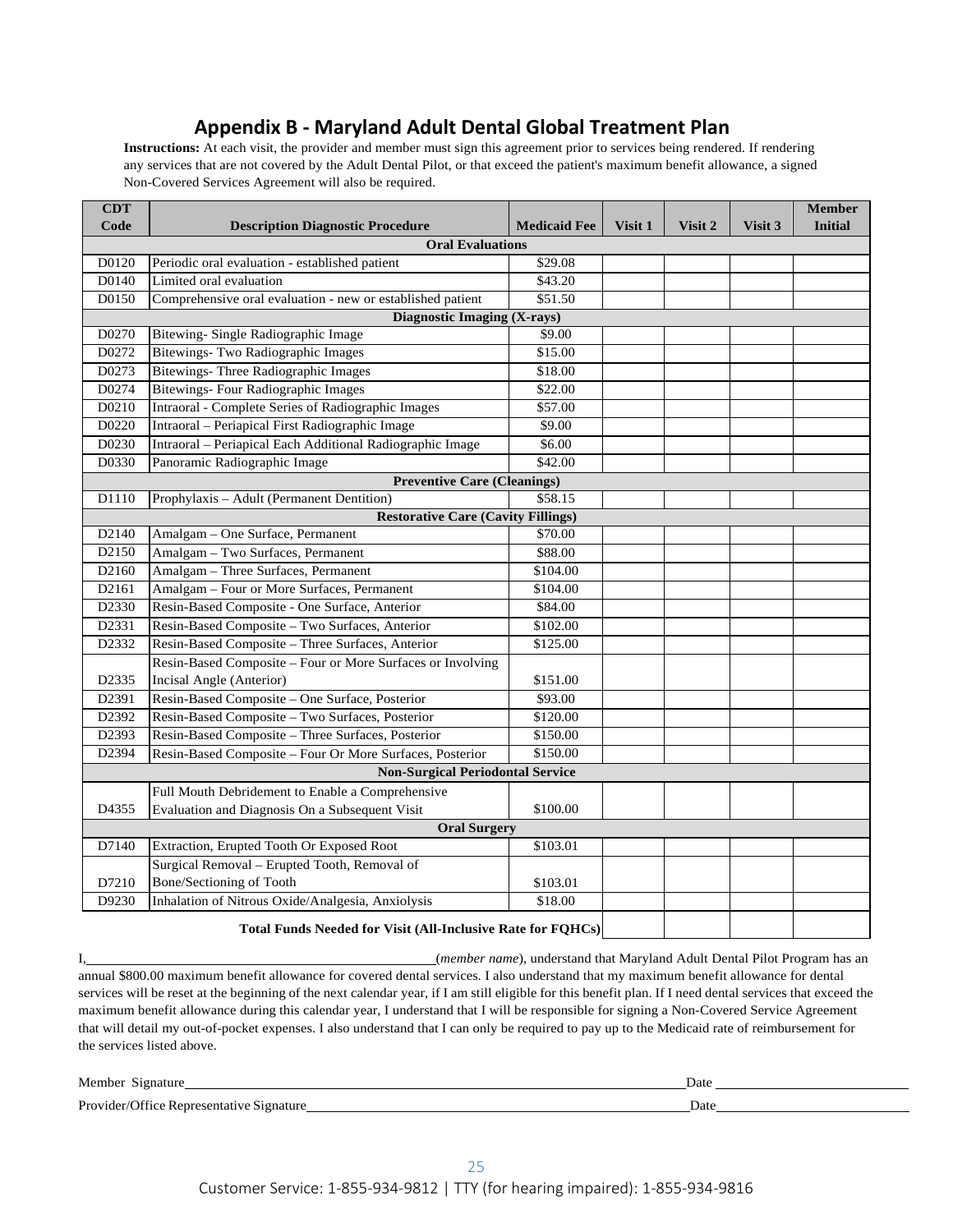

#### **Appendix C - Non-Covered Services Agreement**

<span id="page-27-0"></span>

| Provider       |                  |
|----------------|------------------|
| <b>Address</b> | City, State, Zip |
| Telephone      | Fax              |
| <b>Email</b>   | Website          |

**Provider MA# \_\_\_\_\_\_\_\_\_\_\_\_\_\_\_\_\_\_\_\_\_\_\_\_\_\_\_\_\_\_\_\_\_\_\_\_\_\_\_\_\_\_\_\_\_\_\_\_\_\_\_\_\_\_\_\_\_\_\_\_\_\_\_\_\_\_\_\_\_\_\_\_\_\_\_\_\_\_\_\_\_\_**

I, , understand that the following procedures are excluded under the Maryland Healthy Smiles Dental Program. I further understand that by signing this agreement, I am agreeing in advance, in writing, to accept full financial responsibility for all costs associated with these non-covered dentalservices.

| Date of Service Code                 | <b>Description of Service</b> | <b>Cost</b> |
|--------------------------------------|-------------------------------|-------------|
|                                      |                               |             |
|                                      |                               |             |
|                                      |                               |             |
|                                      |                               |             |
|                                      |                               |             |
|                                      |                               |             |
|                                      |                               |             |
| <b>Total Amount Due by Recipient</b> |                               |             |

**\_\_\_\_\_\_\_\_\_\_\_\_\_\_\_\_\_\_\_\_\_\_\_\_\_\_\_\_\_\_\_\_\_\_\_\_\_\_\_\_\_\_\_\_\_\_\_\_\_\_\_\_\_\_\_\_\_\_\_\_\_\_\_\_\_\_\_\_\_\_\_/\_\_\_\_\_\_\_\_\_\_\_\_\_\_\_\_\_\_\_**

\_\_\_\_\_\_\_\_\_\_\_\_\_\_\_\_\_\_\_\_\_\_\_\_\_\_\_\_\_\_\_\_\_\_\_\_\_\_\_\_\_\_\_\_\_\_\_\_\_\_\_\_\_\_\_\_\_\_\_\_\_\_\_\_\_\_\_\_\_\_\_\_\_\_\_\_

**\_\_\_\_\_\_\_\_\_\_\_\_\_\_\_\_\_\_\_\_\_\_\_\_\_\_\_\_\_\_\_\_\_\_\_\_\_\_\_\_\_\_\_\_\_\_\_\_\_\_\_\_\_\_\_\_\_\_\_\_\_\_\_\_\_\_\_\_\_\_\_\_\_\_\_\_\_\_\_\_**

**\_\_\_\_\_\_\_\_\_\_\_\_\_\_\_\_\_\_\_\_\_\_\_\_\_\_\_\_\_\_\_\_\_\_\_\_\_\_\_\_\_\_\_\_\_\_\_\_\_\_\_\_\_\_\_\_\_\_\_\_\_\_\_\_\_\_\_\_\_\_\_\_\_\_\_\_\_\_\_\_**

**\_\_\_\_\_\_\_\_\_\_\_\_\_\_\_\_\_\_\_\_\_\_\_\_\_\_\_\_\_\_\_\_\_\_\_\_\_\_\_\_\_\_\_\_\_\_\_\_\_\_\_\_\_\_\_\_\_\_\_\_\_\_\_\_\_\_\_\_\_\_\_\_\_\_\_\_\_\_\_\_**

**Patient Name/Patient MA#**

**Patient/Guardian/Beneficiary Name – Relationship to Patient**

**Patient/Guardian/Beneficiary Signature Date**

**Dentist Name**

**Dentist Signature Date**



This form must be kept on file and a copy of which available upon request. *Current Dental Terminology © American Dental Association. All Rights Reserved.*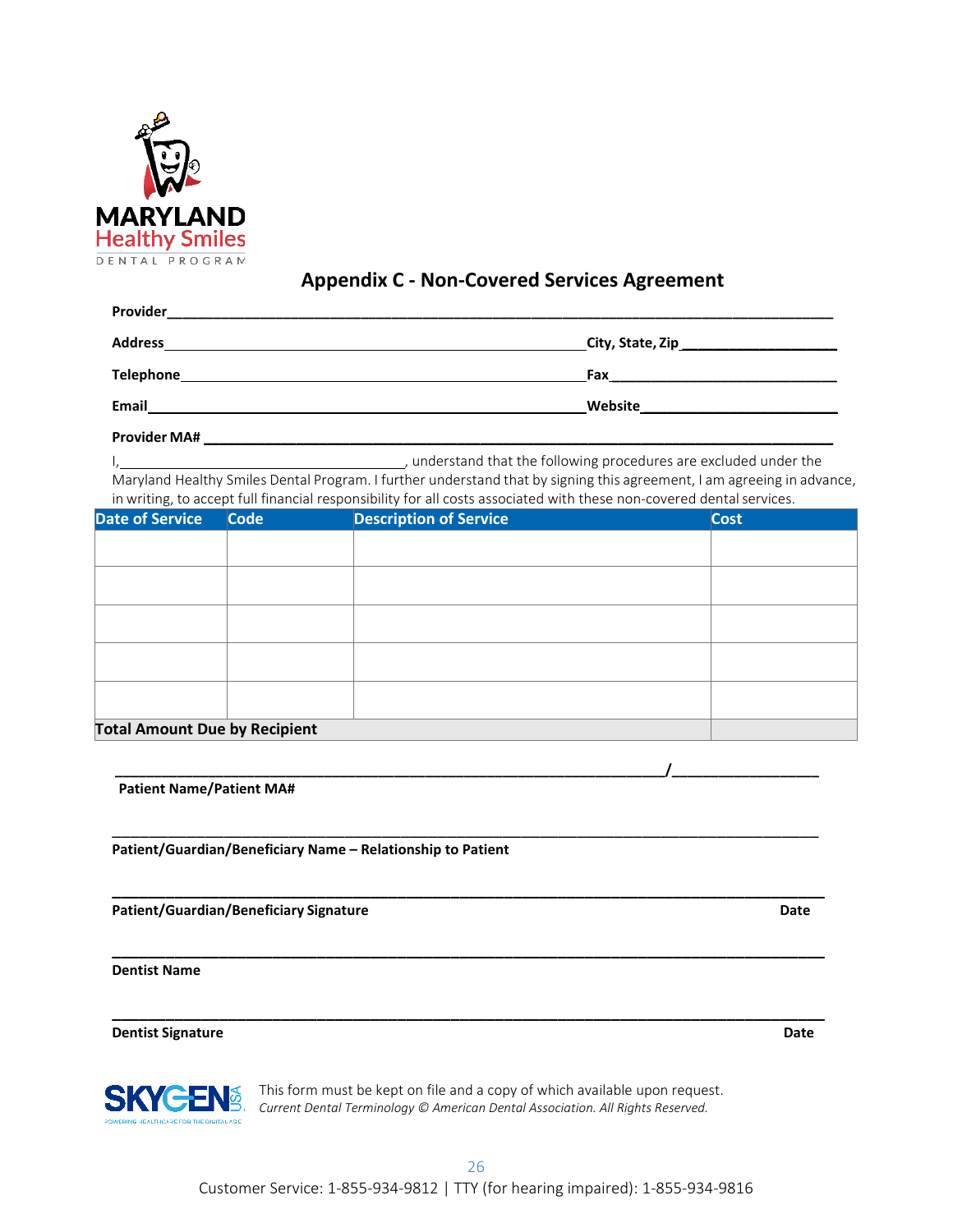## <span id="page-28-1"></span><span id="page-28-0"></span>**Appendix D - Transportation Contacts** Local Transportation Contacts

To set up a ride to a dental appointment, call the local health department or Transit Company in your county. Transportation services provide transportation to Medicaid Covered Services. Once the member uses all of their benefit allowance, they will no longer be eligible to receive Medicaid transportation.

| <b>County</b>           | <b>Number to call</b><br>(LHD unless<br>otherwise noted)                                                                                                                                        | <b>Call Hours</b>                                     | <b>After Hours Transports</b><br>(Please call after close of business) |
|-------------------------|-------------------------------------------------------------------------------------------------------------------------------------------------------------------------------------------------|-------------------------------------------------------|------------------------------------------------------------------------|
| Allegany                | 301-759-5123                                                                                                                                                                                    | $8:00$ a.m. $-5:00$<br>p.m                            | Butler Medical Transport 410-602-4007<br>or 1-888-602-4007             |
| Anne Arundel            | 410-222-7152                                                                                                                                                                                    | 8:00 a.m.-2:30 p.m                                    | AAA Transport: 301-952-1193                                            |
| <b>Baltimore City</b>   | Enrollment &<br>Scheduling 410-<br>396-7633** as of<br>5/1/18<br>Problem Resolution<br>410-396-7635** as<br>of 5/1/18<br>Facilities &<br>Professional Offices<br>410-396-7634** as<br>of 5/1/18 | 7:30 a.m.-10:45<br>p.m.<br>Sat 6:00 a.m.-<br>8:45p.m. | TransDev 410-783-2465                                                  |
| <b>Baltimore County</b> | TransDev (Formerly<br>Veolia) 410-783-<br>2465 or<br>410-887-2828                                                                                                                               | 8:00 a.m.-5:00 p.m.<br>8:30 a.m.-3:45 p.m             | Hart to Heart 443-573-2037                                             |
| Calvert                 | 410-414-2489                                                                                                                                                                                    | 8:00 a.m.-4:30 p.m.                                   | AAA Transport: 800-577-1050                                            |
| Caroline                | 410-479-8014                                                                                                                                                                                    | $8:00$ a.m. $-4:30$<br>p.m                            | Best Care Ambulance: 410-476-3688                                      |
| Carroll                 | 410-876-4813                                                                                                                                                                                    | 8:00 a.m.-4:00 p.m.                                   | Butler Medical Transport 410-602-4007<br>or 1-888-602-4007             |
| Cecil                   | 410-996-5171                                                                                                                                                                                    | 7:30 a.m.-4:00 p.m                                    | Ambulance 410-920-4167                                                 |
| Charles                 | 301-609 6923 or<br>301-609-6933                                                                                                                                                                 | 8:00 a.m.-4:30 p.m                                    | AAA 301-952-1193 or<br>1-800-577-1050                                  |
| Dorchester              | 410-901-2426                                                                                                                                                                                    | 8:00 a.m.-12:00<br>p.m. & 1:00 p.m.-<br>3:00p.m.      | Best Care Ambulance 410-4763688                                        |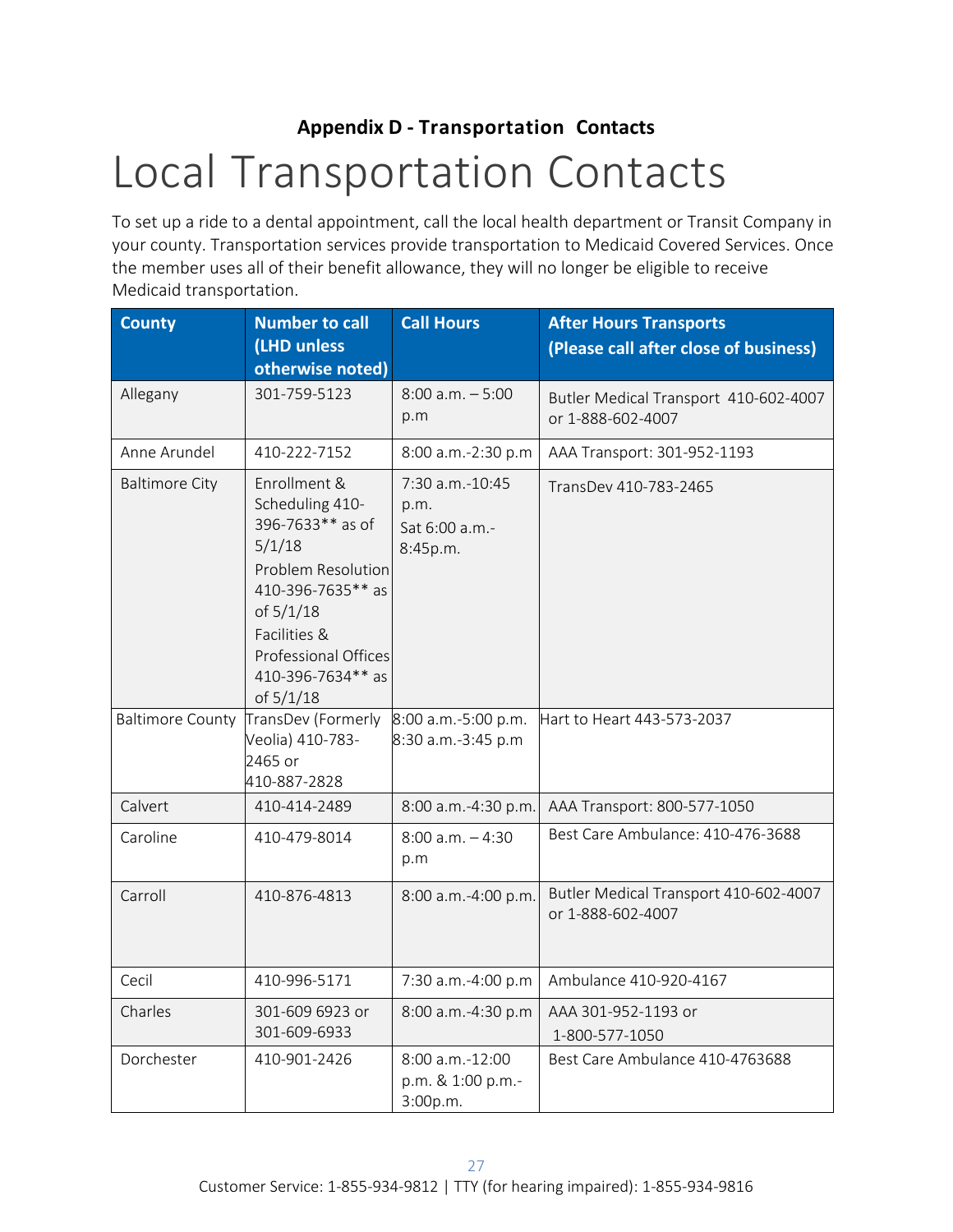| Frederick       | 301-600-3124                                                                               | 8:00 a.m.-4:30 p.m.                                  | Transit 301-600-2065<br>Para med 1-800-572-0005<br>Butler Medical Transport-1-888-602-<br>4007 |
|-----------------|--------------------------------------------------------------------------------------------|------------------------------------------------------|------------------------------------------------------------------------------------------------|
| Garrett         | Enrollment<br>&Scheduling 301-<br>334-7726<br><b>Issues &amp; Concerns</b><br>301-334-7727 | 8:30 a.m.-5:00 p.m                                   | Garrett Medical Transport 301-334-<br>7900                                                     |
| Harford         | 410-638-1671                                                                               | 8:30 a.m.-3:30 p.m                                   | Hart to Heart 443-573-2037<br>Pre-Scheduled Trips: AAA 301-952-1193                            |
| Howard          | 877-312-6571                                                                               | 8:30 a.m.-4:00 p.m                                   | Life Star Response 410-546-0809                                                                |
| Kent            | 410-778-7025                                                                               | 8:00 a.m.-4:30 p.m.                                  | Best Care Ambulance 410-758-1999                                                               |
| Montgomery      | Montgomery Co<br>Dept of<br>Transportation<br>240-777-5899                                 | 8:30 a.m.-12:00<br>p.m.                              | Freestate Transportation 410-609-2156<br>Butler Medical 1-888-602-4007                         |
| Prince George's | 301-856-9555                                                                               | 8:00 a.m.-4:30 p.m                                   | Pro Care Ambulance 410-823-0030 or<br>410-661-1800<br>Falcon (Wheelchair Van) 240-595-0960     |
| Queen Anne's    | 443-262-4462 or<br>410-758-0720 Ext.<br>4462                                               | 8:30 a.m.-11:30<br>p.m.<br>1:00 p.m. $-3:00$<br>p.m. | Best Care Ambulance 410-476-3688 or<br>410-758-1999                                            |
| St. Mary's      | 301-475-4296                                                                               | 8:00 a.m.-5:00 p.m                                   | AAA 1-800-577-1050                                                                             |
| Somerset        | 443-523-1722                                                                               | 8:00 a.m.-4:30 p.m                                   | East Coast Ambulance 410-663-2012                                                              |
| Talbot          | 410-819-5609                                                                               | $8:00$ a.m. $-3:30$<br>p.m.                          | Best Care Ambulance 410-476-5907                                                               |
| Washington      | 240-313-3264                                                                               | 8:00 a.m.-4:15 p.m                                   | AAA 1-800-577-1050                                                                             |
| Wicomico        | 410-548-5142<br>Option #1                                                                  | 8:00 a.m.-4:30 p.m                                   | East Coast Ambulance 410-663-2012                                                              |
| Worchester      | 410-632-0092 or<br>0093                                                                    | 8:00 a.m.-4:00 p.m.                                  | Best Care 410-476-5907<br>Lifestar 410-546-0809                                                |